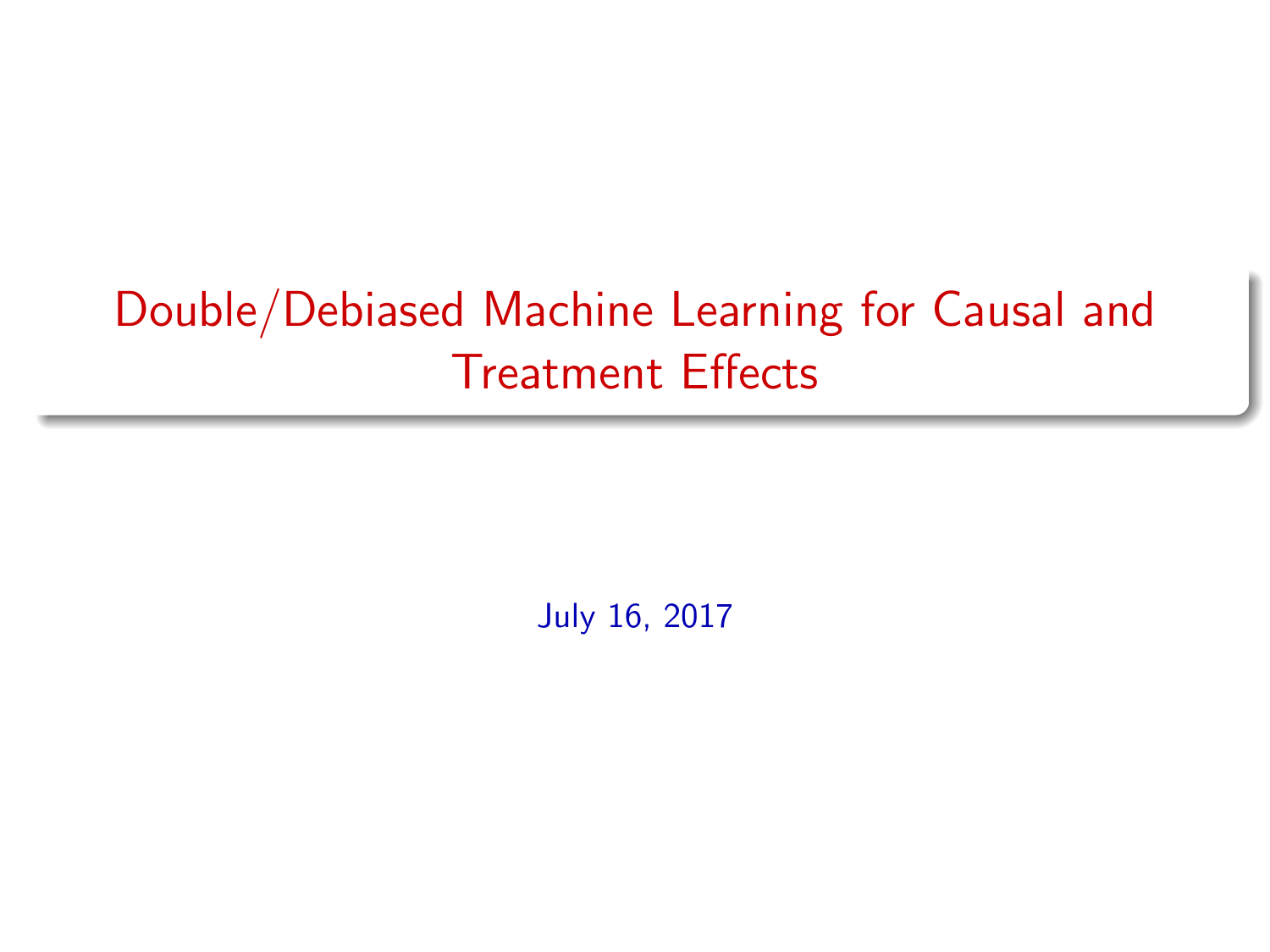This presentation is based on:

*•* "Double/De-biased Machine Learning for Causal and Treatment Effects"

*ArXiv* 2016, with Denis Chetverikov, Esther Duflo, Christian Hansen, Mert Demirer, Whitney Newey, James Robins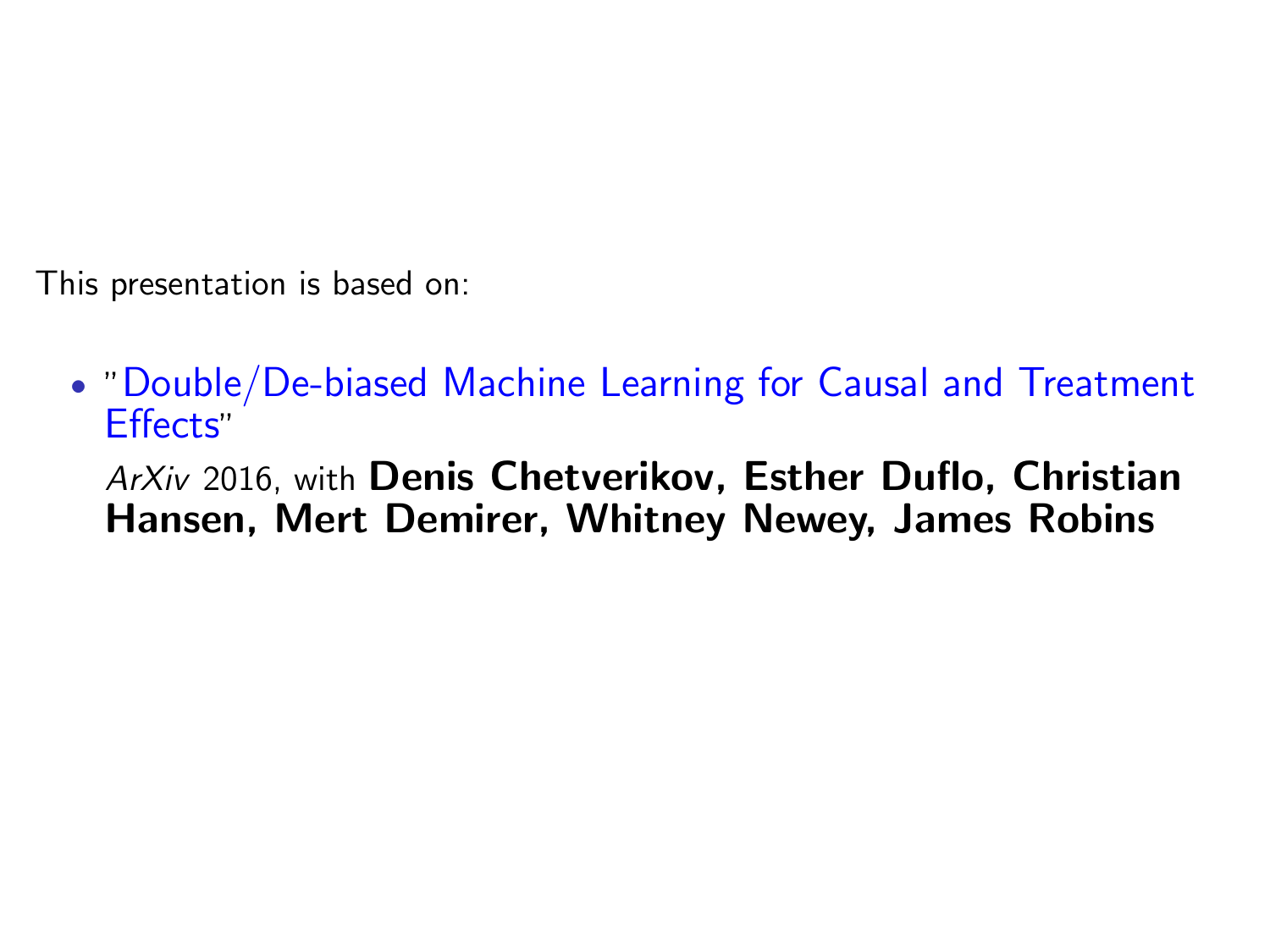## Introduction

- *•* Main goal: Estimate and construct confidence intervals for a low-dimensional parameter  $(\theta_0)$  in the presence of high-dimensional nuisance parameter  $(\eta_0)$ , where the latter may be estimated with the new generation of nonparametric statistical methods, branded as "machine learning" (ML) methods, such as
	- *•* random forests,
	- *•* boosted trees,
	- *•* lasso,
	- *•* ridge,
	- *•* deep and standard neural nets,
	- *•* gradient boosting,
	- their aggregations,
	- *•* and cross-hybrids.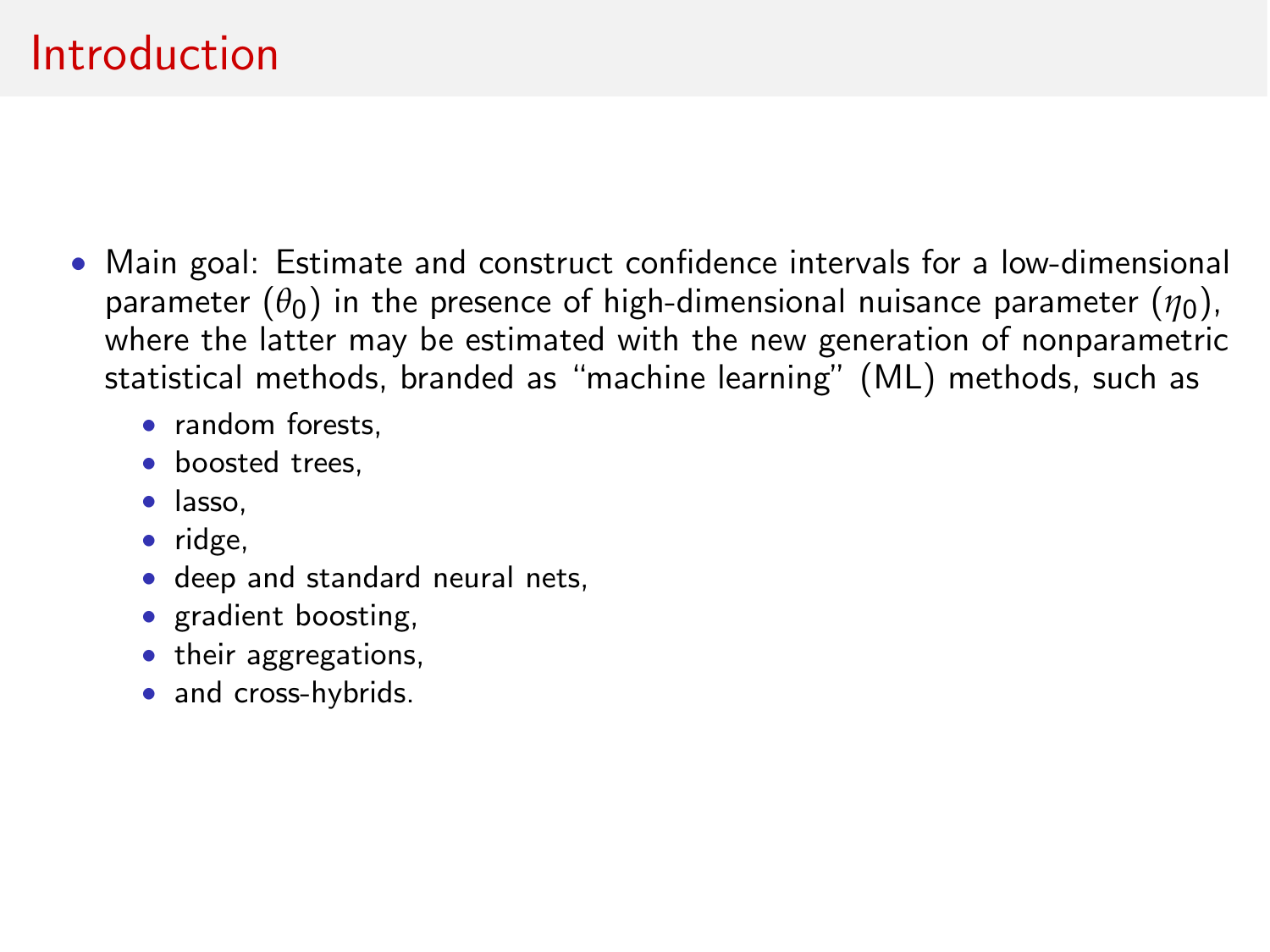### Introduction

- We build upon/extend the classic work in semi-parametric estimation which focused on "traditional" nonparametric methods for estimating *h*0, e.g. Bickel, Klassen, Ritov, Wellner (1998), Andrews (1994), Linton (1996), Newey (1990, 1994), Robins and Rotnitzky (1995), Robinson (1988), Van der Vaart (1991), Van der Laan and Rubin (2008), many others.
- Theoretical analyses required the estimators  $\hat{\eta}$  of  $\eta_0$  to take values in an entropically simple set – a Donsker set – which really rules out most of the new methods in the *high-dimensional* setting.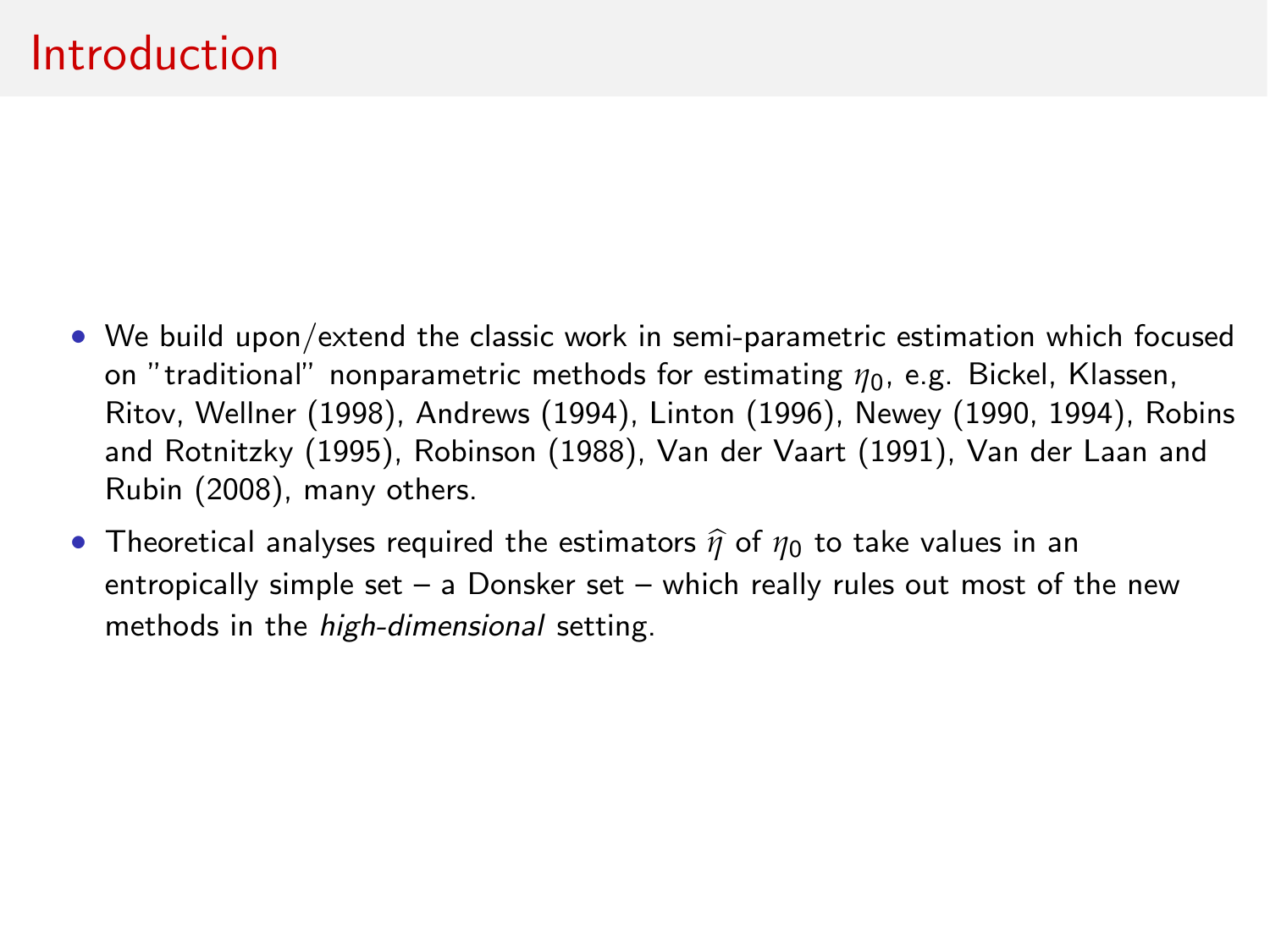- *•* Lots of recent work on inference based on lasso-type methods for estimating *h*0
- Relatively little work on the use other ML methods in high-dimensional setting.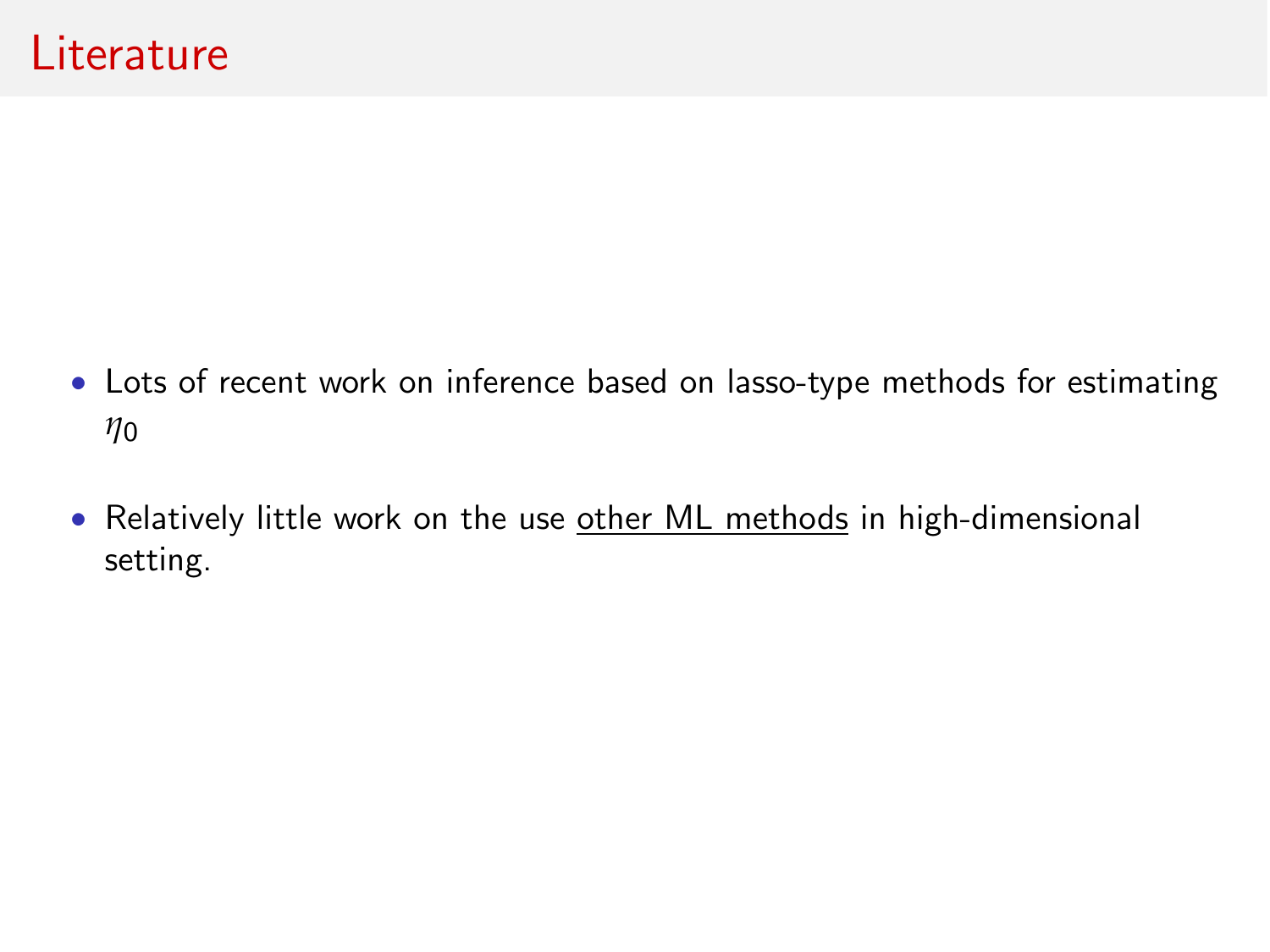I. The ML methods seem remarkably effective in prediction contexts. However, good performance in prediction does not necessarily translate into good performance for estimation or inference about "causal" parameters. In fact, the performance can be poor.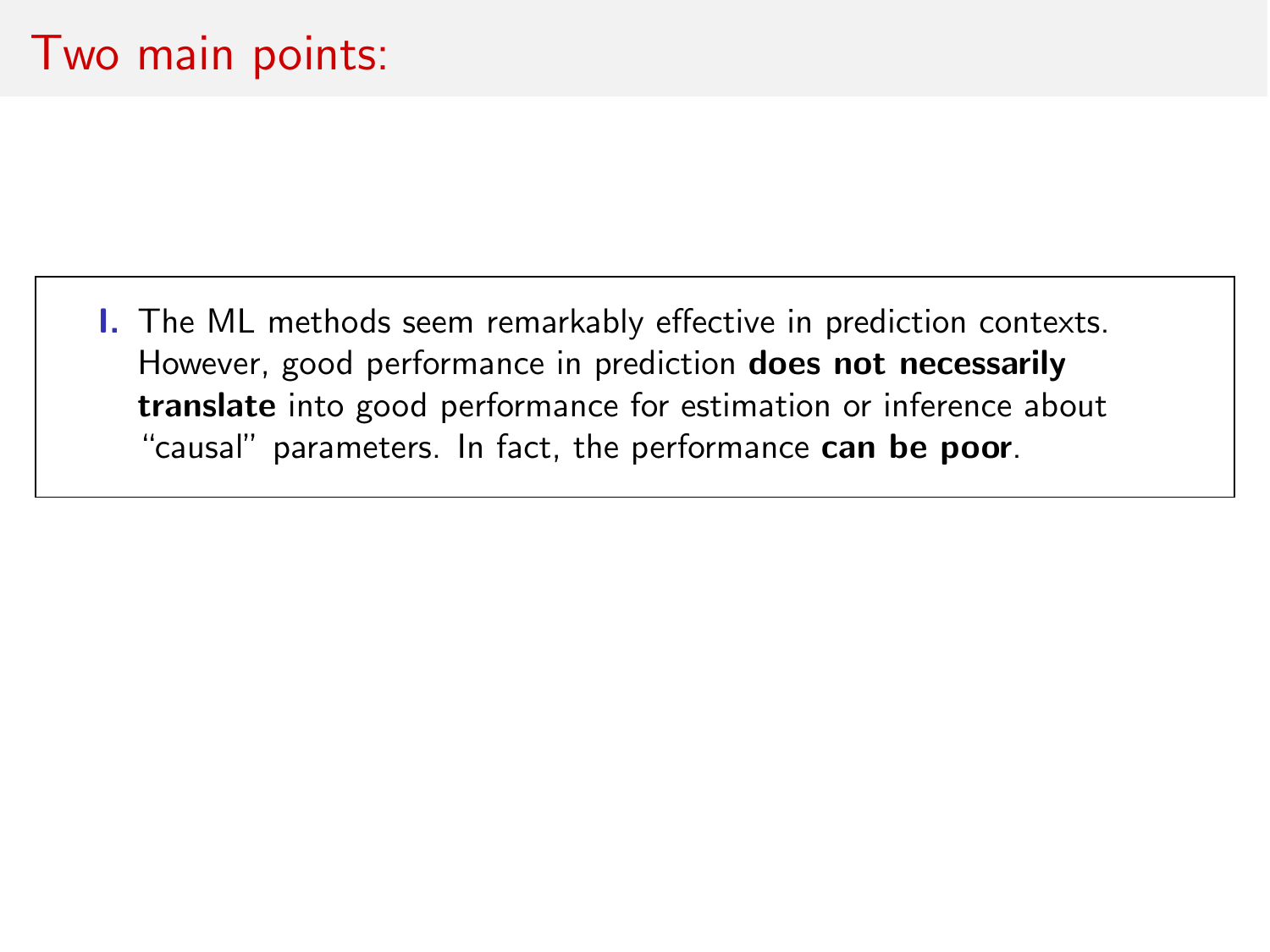**I.** The ML methods seem remarkably effective in prediction contexts. However, good performance in prediction does not necessarily translate into good performance for estimation or inference about "causal" parameters. In fact, the performance can be poor.

II. By doing "double/di-biased" ML or "orthogonalized" ML, and sample splitting, we can construct high quality point and interval estimates of "causal" parameters.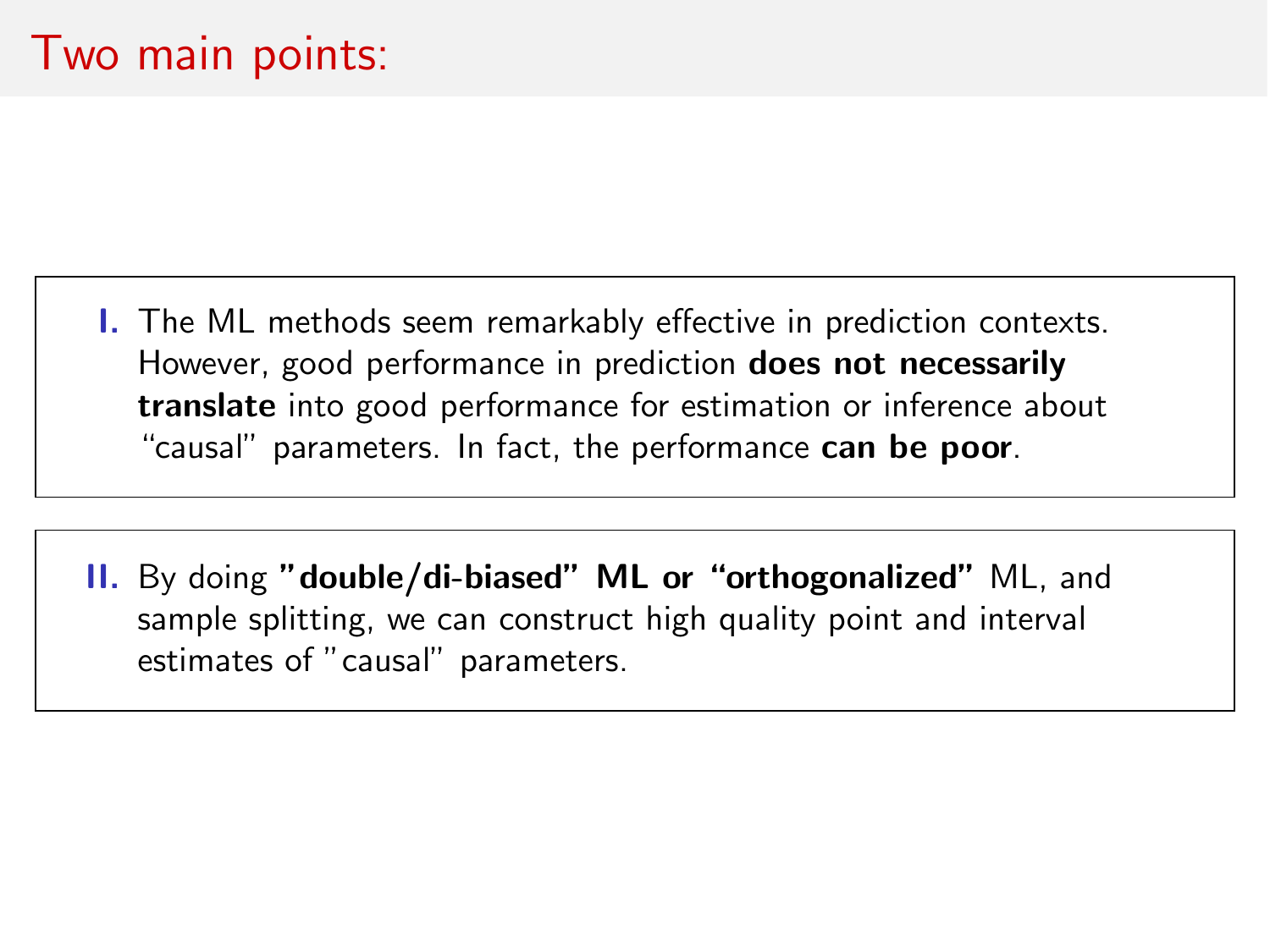## Main Points via a Partially Linear Model

Illustrate the two main points in a canonical example:

$$
Y = D\theta_0 + g_0(Z) + U, \quad E[U \mid Z, D] = 0,
$$

- *• Y* outcome variable
- *• D* policy/treatment variable
- *• Z* is a high-dimensional vector of other covariates, called "controls" or "confounders"
- $\theta_0$  is the target parameter of interest
- *Z* are confounders in the sense that

$$
D = c + m_0(Z) + V, \quad E[V \mid Z] = 0
$$

where  $m_0 \neq 0$ , as is typically the case in observational studies.

Causal interpretation of  $\theta_0$ : under conditional exogeneity/conditional random assignment of *D* given *Z*,  $\theta_0$  is the average causal effect of *D* on potential outcome.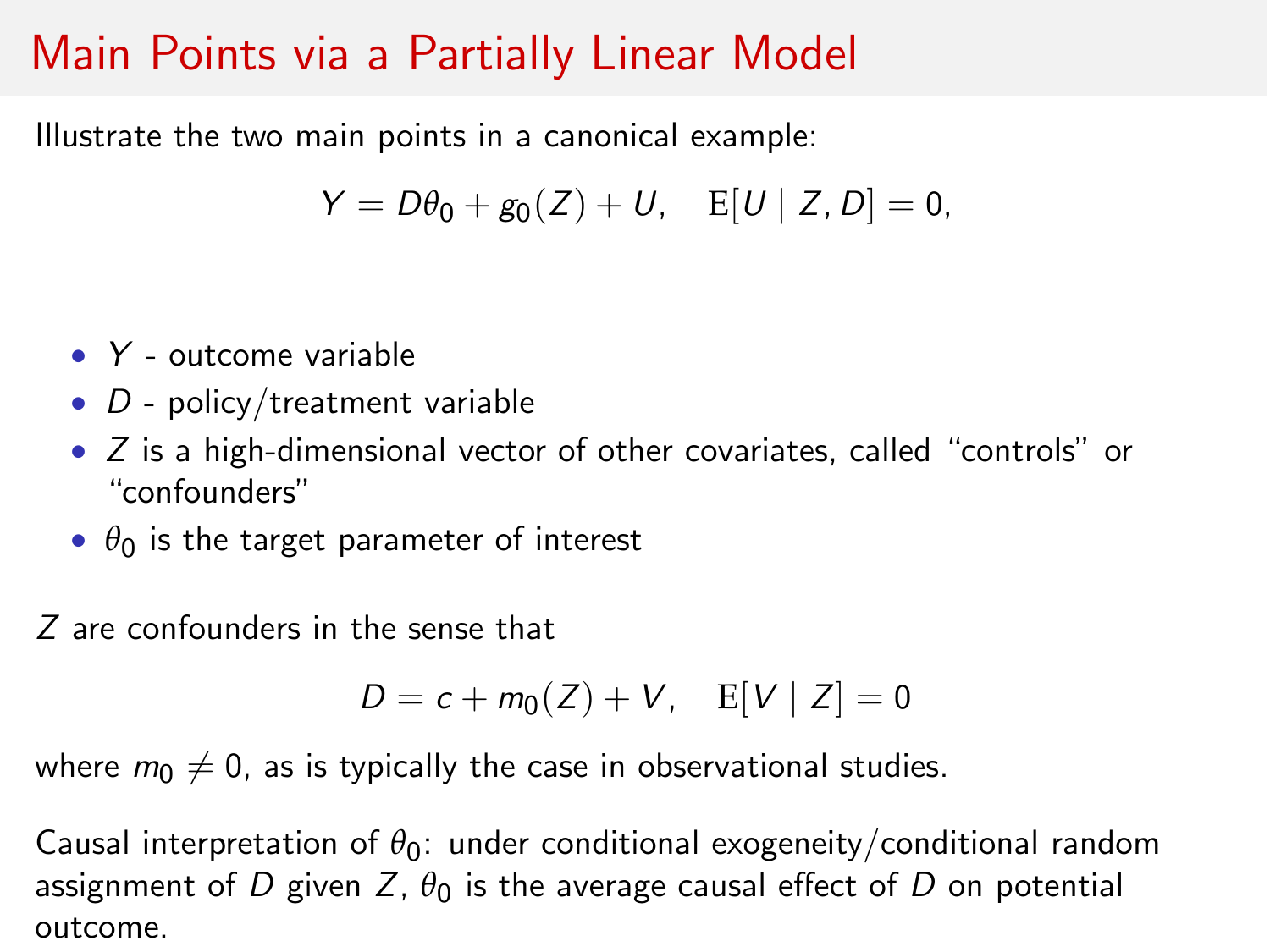## Point I. "Naive" or Prediction-Based ML Approach is Bad

*•* Predict *Y* using *D* and *Z* – and obtain

 $D\theta_0 + \widehat{g}_0(Z)$ 

- For example, estimate by alternating minimization– given initial guess  $\hat{\eta}_0$ , run Random Forest of  $Y - D\theta_0$  on *Z* to fit  $\hat{g}_0(Z)$  and the Ordinary Least Squares on  $Y - \widehat{g}_0(Z)$  on *D* to get updated  $\theta_0$ ; Repeat until convergence.
- Excellent prediction performance! BUT the distribution of  $\theta_0 \theta_0$  looks like this:

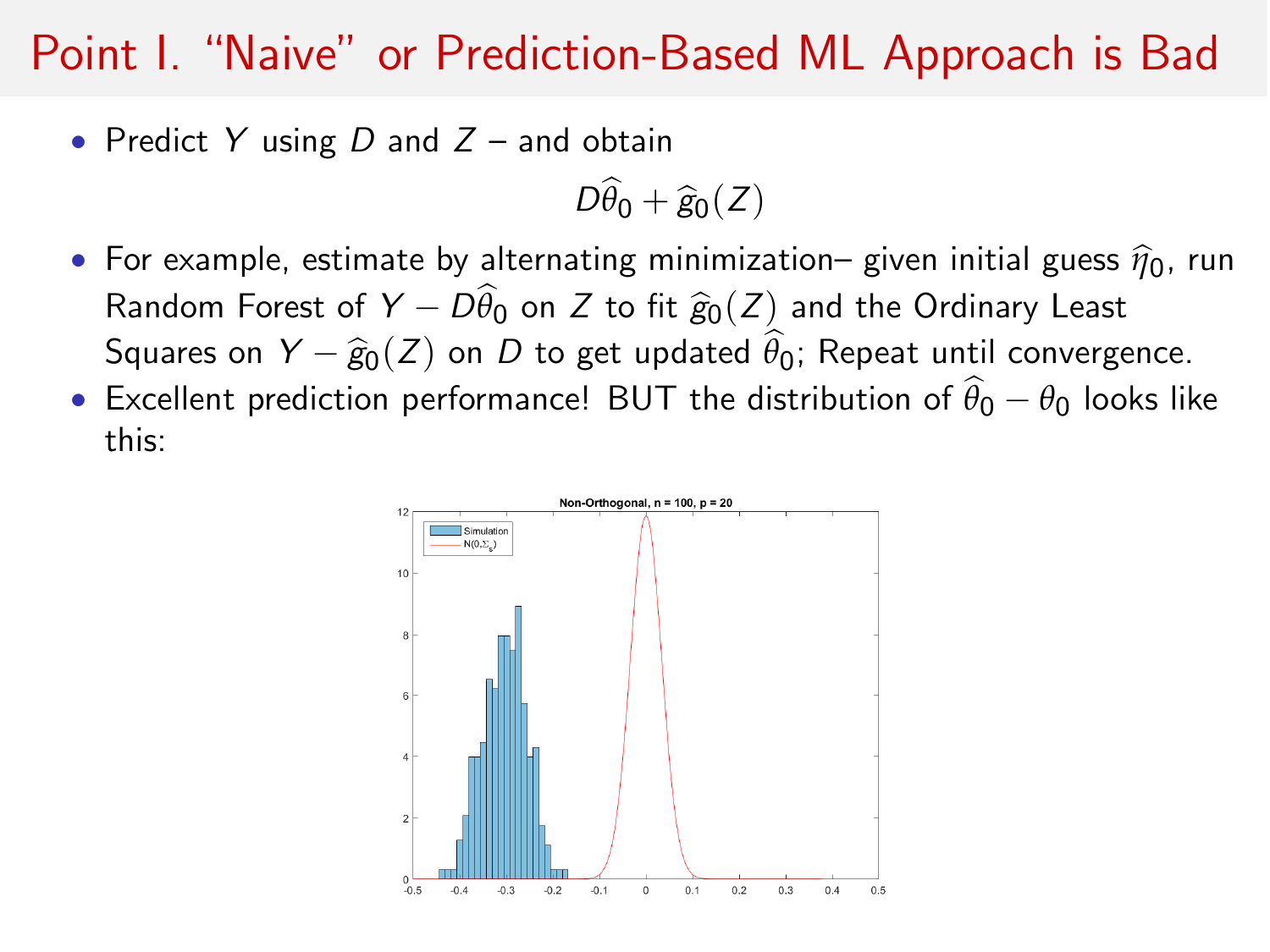### Point II. The "Double" ML Approach is Good

1. Predict *Y* and *D* using *Z* by

 $\widehat{E[Y|Z]}$  and  $\widehat{E[D|Z]}$ ,

obtained using the Random Forest or other "best performing ML" tools.

- 2. Residualize  $\widehat{W} = Y \widehat{\mathrm{E}}[Y|\bar{Z}]$  and  $\widehat{V} = D \widehat{\mathrm{E}}[D|\bar{Z}]$
- 3. Regress  $\widehat{W}$  on  $\widehat{V}$  to get  $\widehat{\theta}_0$ .
- Frisch-Waugh-Lovell (1930s) style. The distribution of  $\check{\theta}_0 \theta_0$  looks like this:

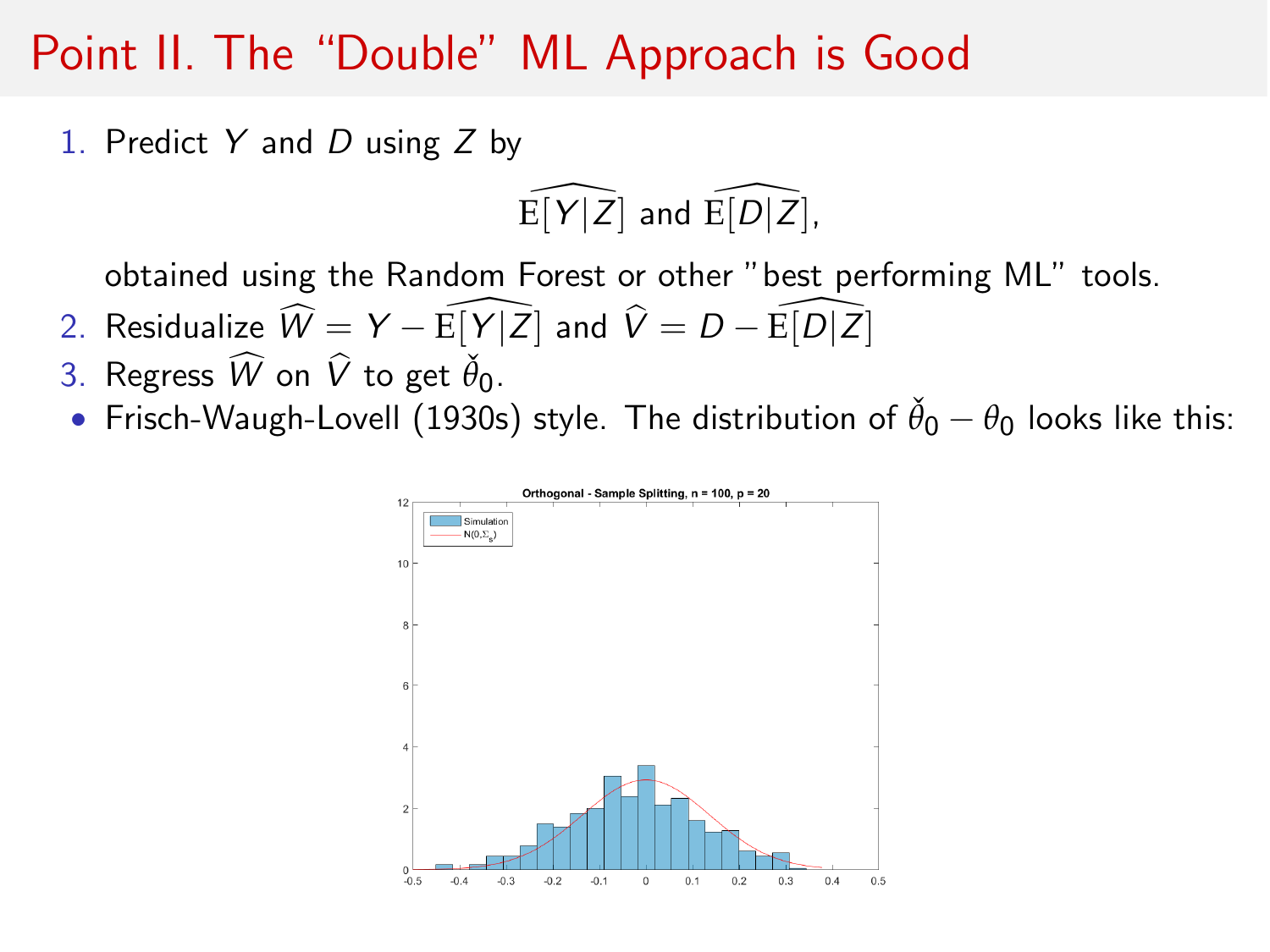## Moment conditions

The two strategies rely on very different moment conditions for identifying and estimating  $\theta_0$ :

 $E[\psi(W, \theta_0, \eta_0)] = 0$ 

$$
\psi(W, \theta_0, \eta) = (Y - D\theta_0 - g_0(Z))D \tag{1}
$$

<span id="page-10-1"></span><span id="page-10-0"></span>
$$
\psi(W, \theta_0, \eta_0) = ((Y - E[Y|Z]) - (D - E[D|Z])\theta_0)(D - E[D|Z]) \tag{2}
$$

*•* [\(1\)](#page-10-0) - Regression adjustment score, with

$$
\eta=g(Z), \quad \eta_0=g_0(Z),
$$

*•* [\(2\)](#page-10-1) - Neyman-orthogonal score (Frisch-Waugh-Lovell), with

$$
\eta = (\ell(Z), m(Z)), \quad \eta_0 = (\ell_0(Z), m_0(Z)) = (\text{E}[Y | Z], \text{E}[D | Z])
$$

Both estimators solve the empirical analog of the moment conditions:

$$
\frac{1}{n}\sum_{i=1}^n \psi(W_i,\theta,\widehat{\eta}_0)=0,
$$

where instead of unknown nuisance functions we plug-in their ML-based estimators, obtained using auxiliary (set-aside) sample.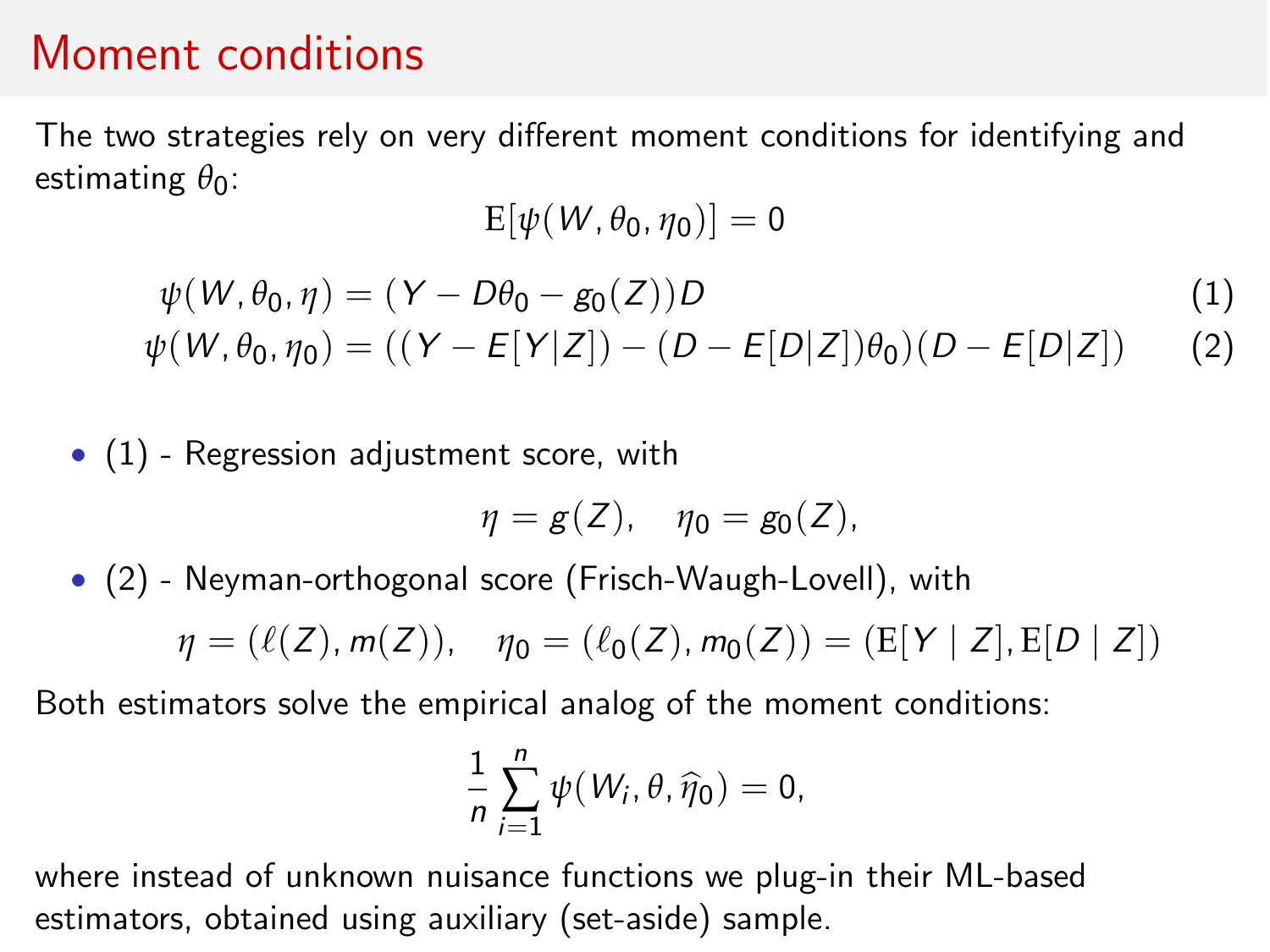# Key Difference between  $(1)$  and  $(2)$  is Neyman **Orthogonality**

*•* The Neyman orthogonality condition:

$$
D = \partial_{\eta} E \psi(W, \theta_0, \eta)|_{\eta = \eta_0} = \mathbf{0}
$$

• Heuristically, the conditions says that the moment condition remains "valid" under "local" mistakes in the nuisance function.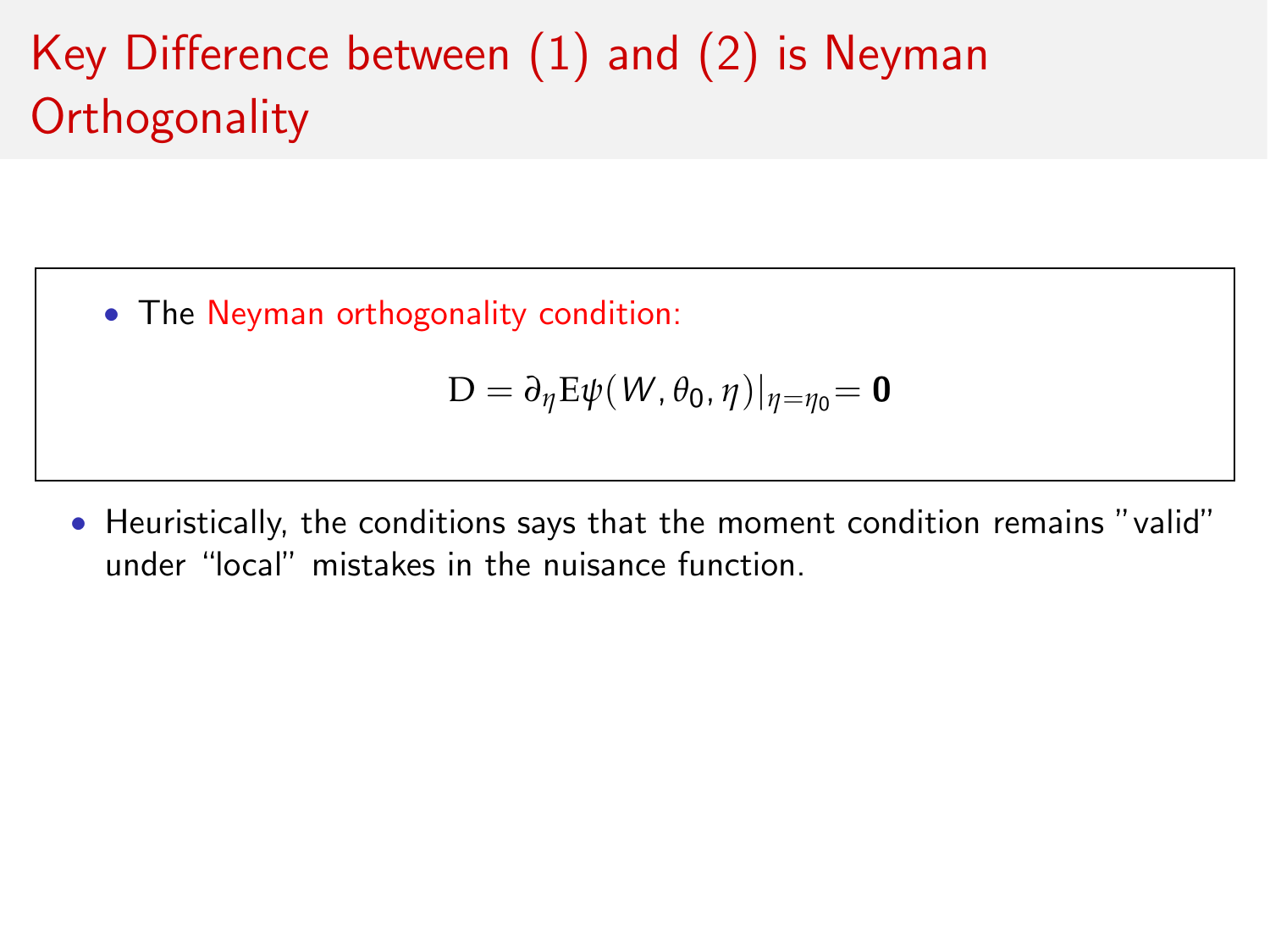# Key Difference between  $(1)$  and  $(2)$  is Neyman **Orthogonality**

*•* The Neyman orthogonality condition:

$$
D = \partial_{\eta} E \psi(W, \theta_0, \eta)|_{\eta = \eta_0} = \mathbf{0}
$$

*•* Heuristically, the conditions says that the moment condition remains "valid" under "local" mistakes in the nuisance function.

*•* The condition *does hold* for the score (2) and *fails to hold* for the score (1),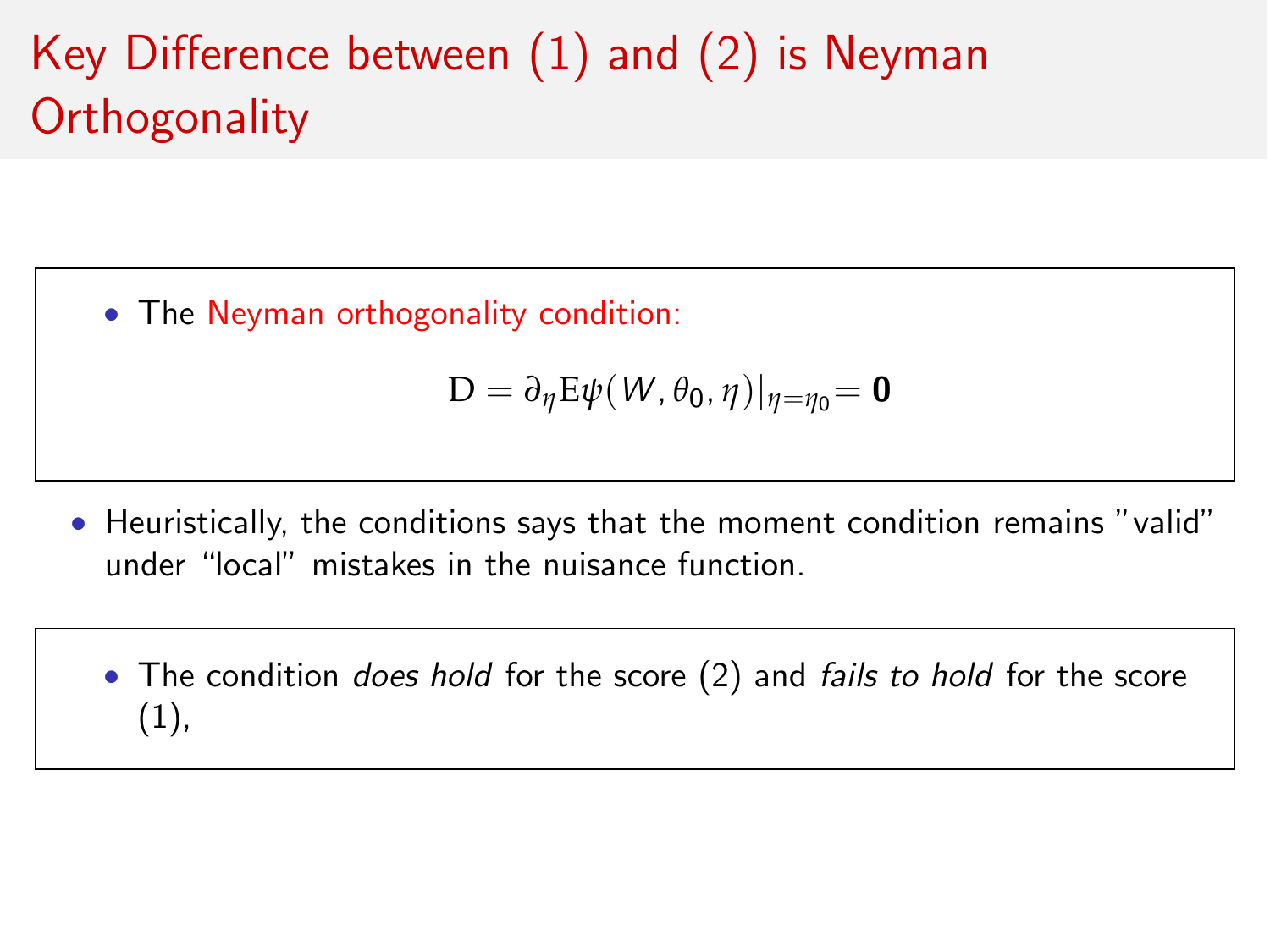## Heuristics: The Role of Neyman Orthogonality

*•* We have expansion

$$
J\sqrt{n}(\widehat{\theta}-\theta_0)=A_n+\sqrt{n}\mathcal{D}(\widehat{\eta}-\eta_0)+C\sqrt{n}O(\|\widehat{\eta}-\eta_0\|^2)+o_p(1),
$$

where the leading term *A<sup>n</sup>* is well-behaved and approximately Gaussian under weak conditions, if sample-splitting is used and  $\|\hat{\eta} - \eta_0\| \to 0$ .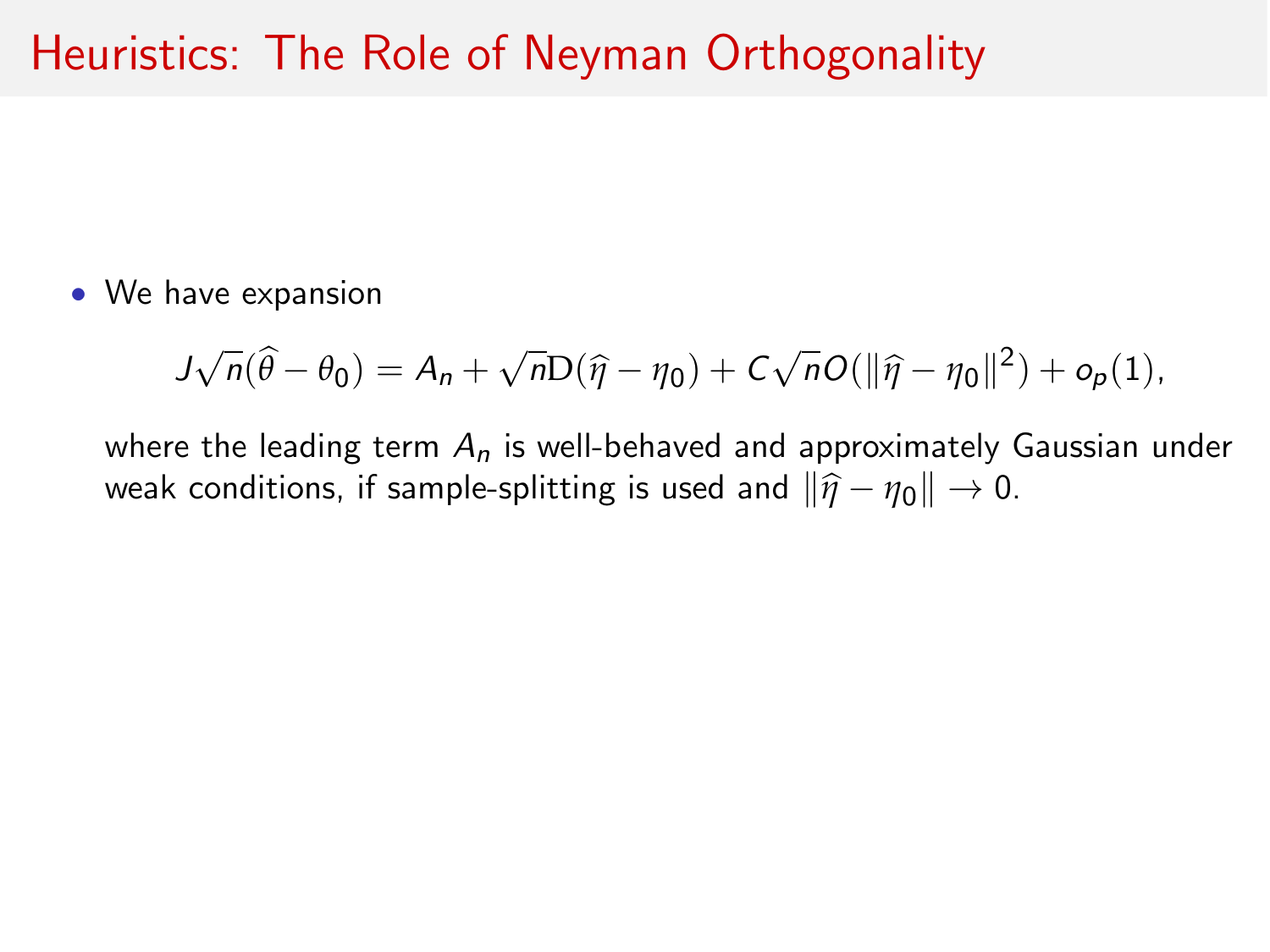## Heuristics: The Role of Neyman Orthogonality

*•* We have expansion

$$
J\sqrt{n}(\widehat{\theta}-\theta_0)=A_n+\sqrt{n}\mathcal{D}(\widehat{\eta}-\eta_0)+C\sqrt{n}O(\|\widehat{\eta}-\eta_0\|^2)+o_p(1),
$$

where the leading term *A<sup>n</sup>* is well-behaved and approximately Gaussian under weak conditions, if sample-splitting is used and  $\|\hat{\eta} - \eta_0\| \to 0$ .

• When  $D \neq 0$ , since  $\|\hat{\eta} - \eta_0\| = O_P(n^{-\varphi})$ ,  $0 < \varphi < 1/2$ ,

$$
\sqrt{n}\mathcal{D}(\widehat{\eta}-\eta_0) \text{ is of order } \sqrt{n}n^{-\varphi} \to \infty.
$$

and the estimator without Neyman orthogonality is not root-n consistent.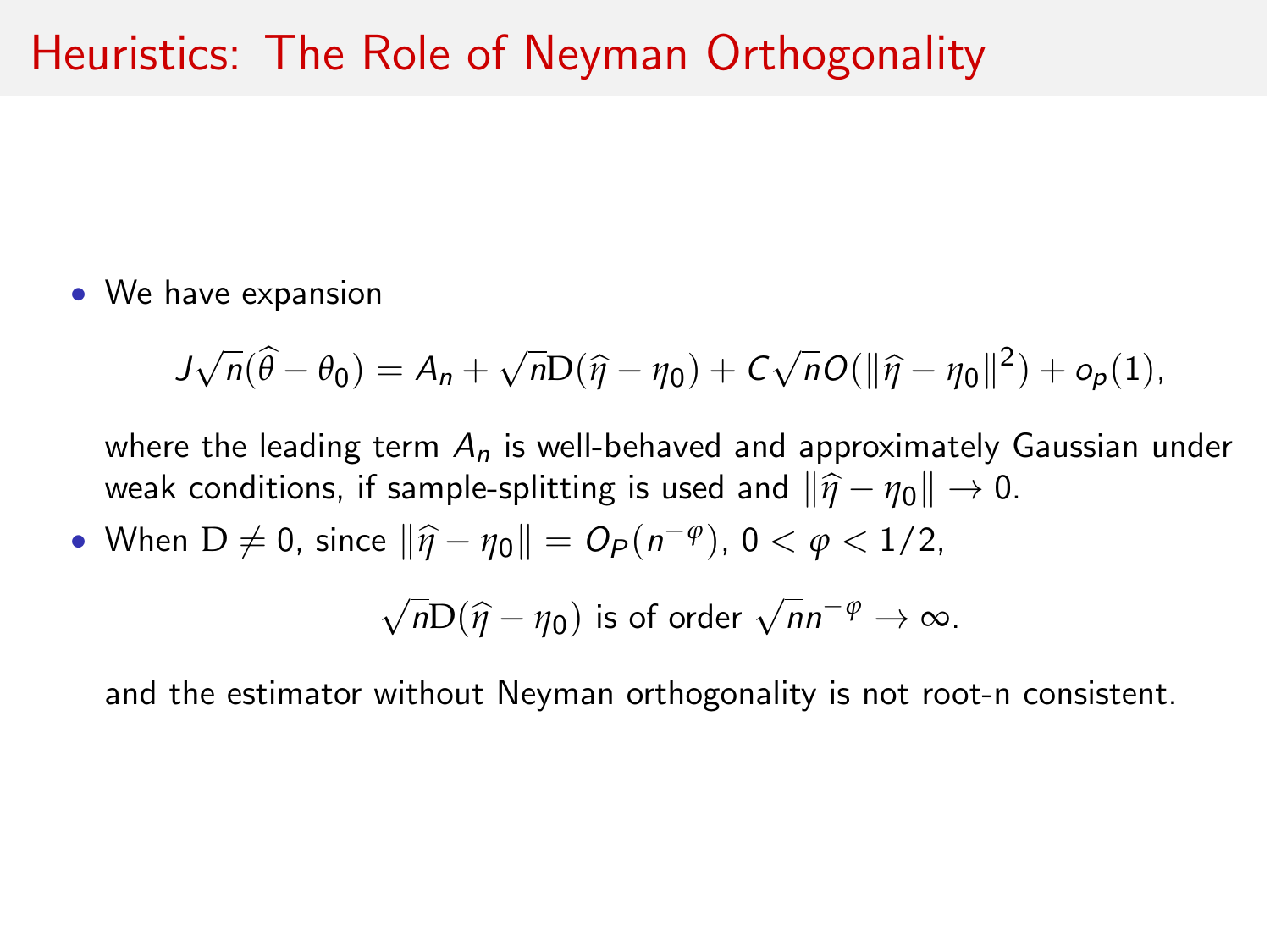## Heuristics: The Role of Neyman Orthogonality?

• Under Neyman orthogonality  $D = 0$ , then

$$
\sqrt{n}\mathcal{D}(\widehat{\eta}-\eta)=0,
$$

and for root-n consistency we only need,

$$
C\sqrt{n}O(\|\widehat{\eta}-\eta_0\|^2)\to 0,
$$

which requires  $\|\hat{\eta} - \eta_0\| = o_P(n^{-1/4})$  if  $C \gg 0$ .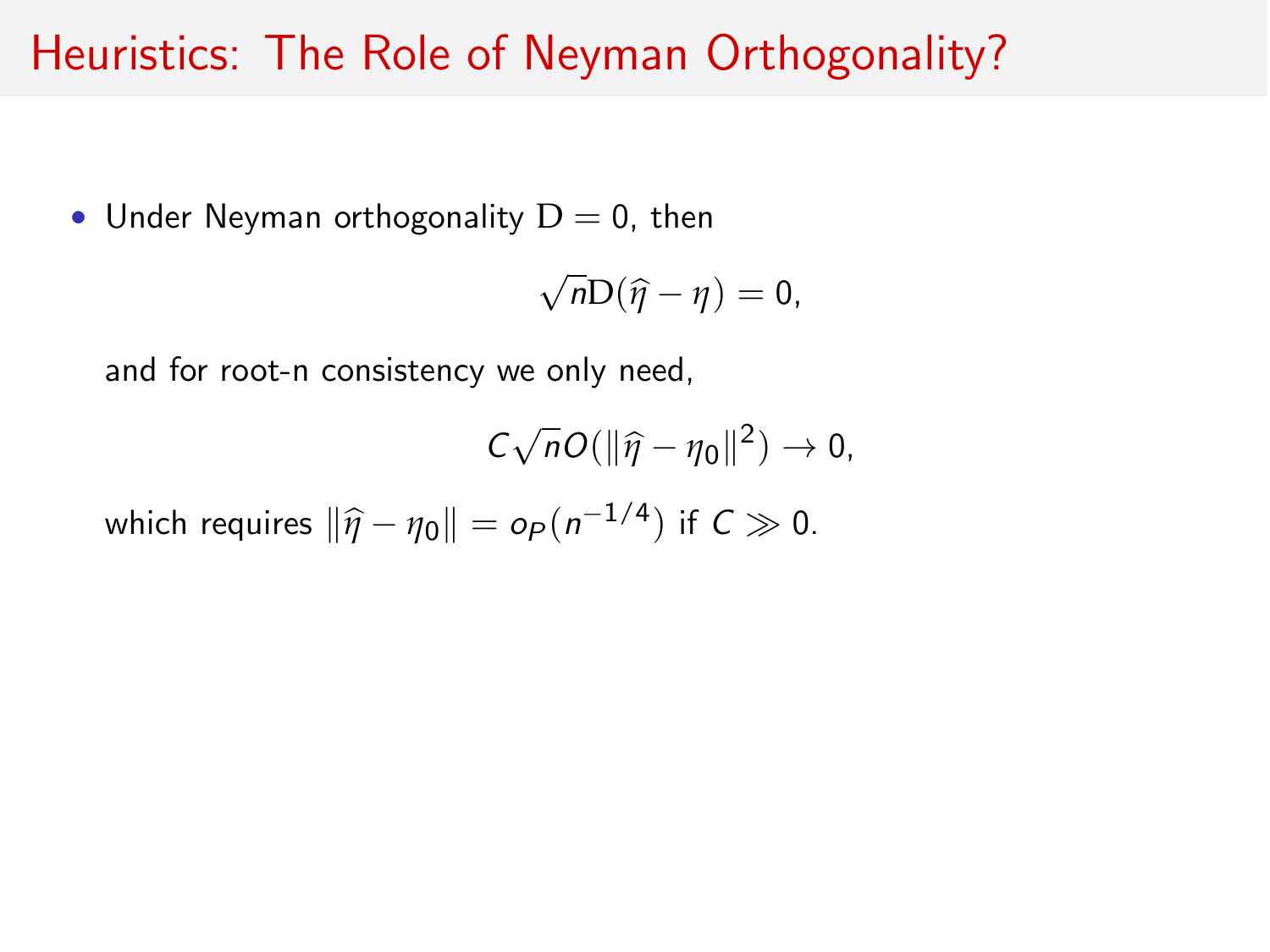## Heuristics: The Role of Neyman Orthogonality?

• Under Neyman orthogonality  $D = 0$ , then

$$
\sqrt{n}\mathcal{D}(\widehat{\eta}-\eta)=0,
$$

and for root-n consistency we only need,

$$
C\sqrt{n}O(\|\widehat{\eta}-\eta_0\|^2)\to 0,
$$

which requires  $\|\hat{\eta} - \eta_0\| = o_P(n^{-1/4})$  if  $C \gg 0$ .

- *•* This is attainable rate for many ML estimators, especially aggregated estimators.
- In some problems  $C = 0$ , like optimal IV problem in Belloni et al (2010) or when  $m_0 = 0$  (as in the randomized control trials).
- In the partially linear model, the rate condition is finer, just requiring the product of rates to me of order  $o(1/\sqrt{n})$ .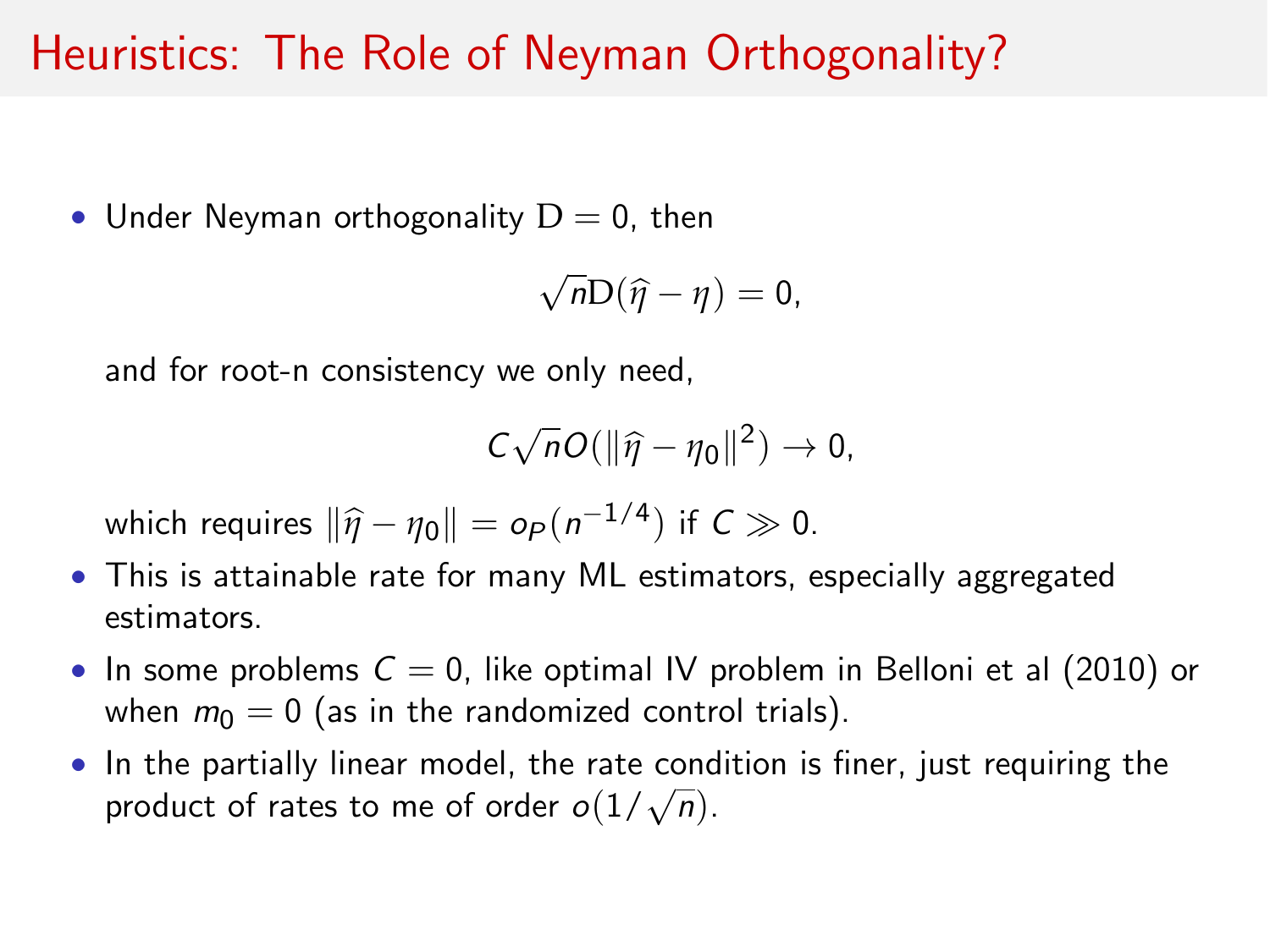## Heuristics: The Role of Sample Splitting

*•* Need to show

$$
A_n = G_n(\psi(W, \theta_0, \widehat{\eta})) \rightsquigarrow N(0, \Omega),
$$

where **G***<sup>n</sup>* is the empirical process:  $G_n(f) = n^{-1/2} \sum_{i=1}^n (f(W_i) - \int f(w) dP(w)).$ 

*•* So we need

$$
\mathbb{G}_n(\psi(W,\theta_0,\widehat{\eta})-\mathbb{G}_n(\psi(W,\theta_0,\eta_0)\to_P 0.
$$

- If  $\hat{\eta}$  is based on the auxiliary sample, not used in the main estimation, then this follows from  $\|\hat{\eta} - \eta_0\| \to 0$  and Chebyshev inequality.
- If  $\hat{\eta}$  is based on the main sample, need maximal inequalities to control

$$
\sup_{\eta \in \mathcal{M}_n} \left| G_n(\psi(W, \theta_0, \eta) - G_n(\psi(W, \theta_0, \eta_0)) \right|
$$

We need to control the rate of entropy growth for  $\mathcal{M}_n \ni \hat{\eta}$ ...

*•* See our "Program Evaluation Paper.." in Econometrica for the rates at which entropy can grow. The condition is reasonable, but it might be hard to check for each new ML method.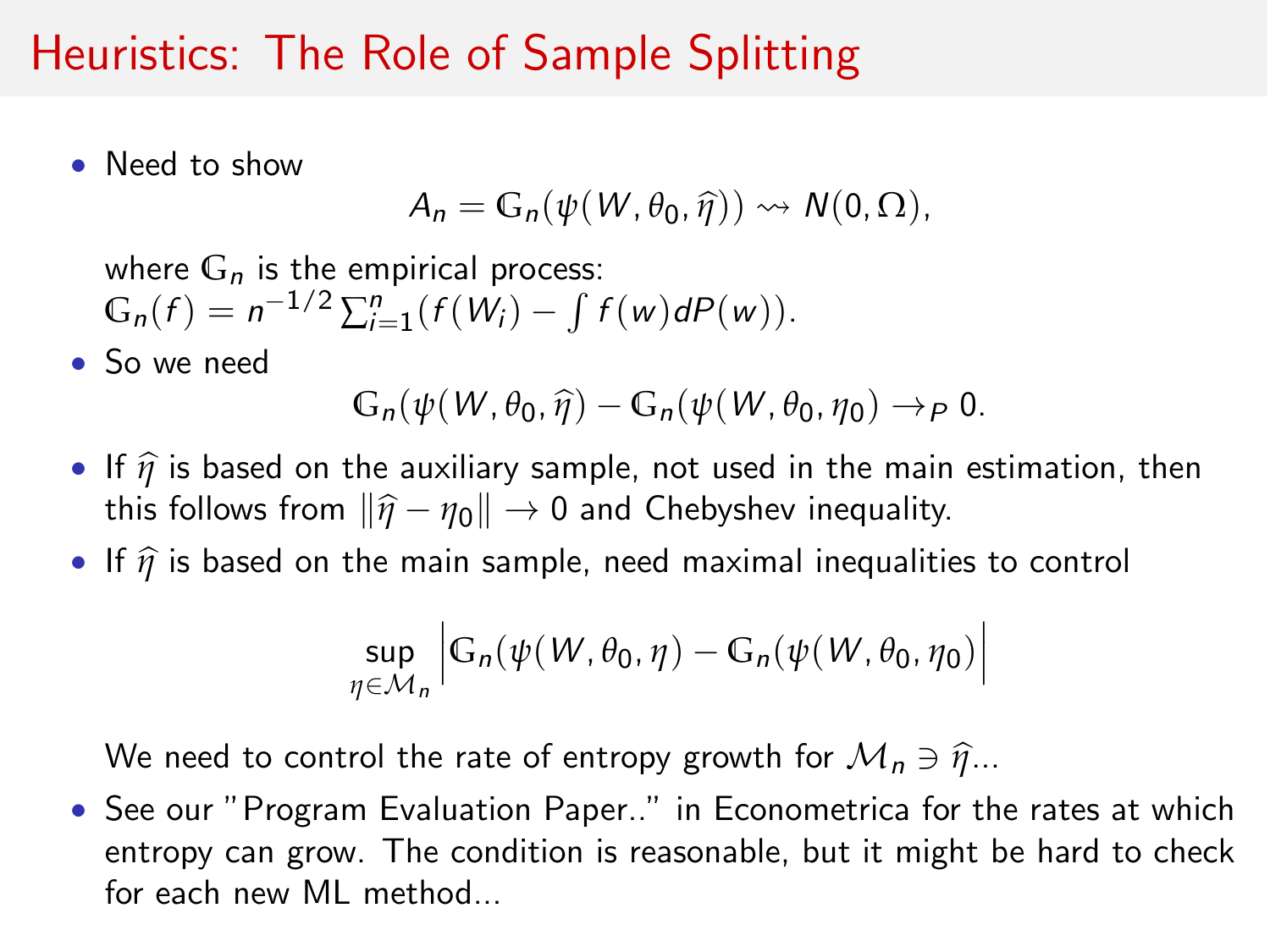Moment conditions model:

<span id="page-18-0"></span>
$$
E[\psi_j(W,\theta_0,\eta_0)] = 0, \quad j = 1,\ldots,d_\theta
$$
 (3)

- $\psi = (\psi_1, \ldots, \psi_{d_0})'$  is a vector of known score functions
- *W* is a random element; observe random sample  $(W_i)_{i=1}^N$  from the distribution of *W*
- $\theta_0$  is the low-dimensional parameter of interest
- $\eta_0$  is the true value of the nuisance parameter  $\eta \in \mathcal{T}$  for some convex set  $\mathcal{T}$ equipped with a norm  $\|\cdot\|_e$  (can be a function or vector of functions)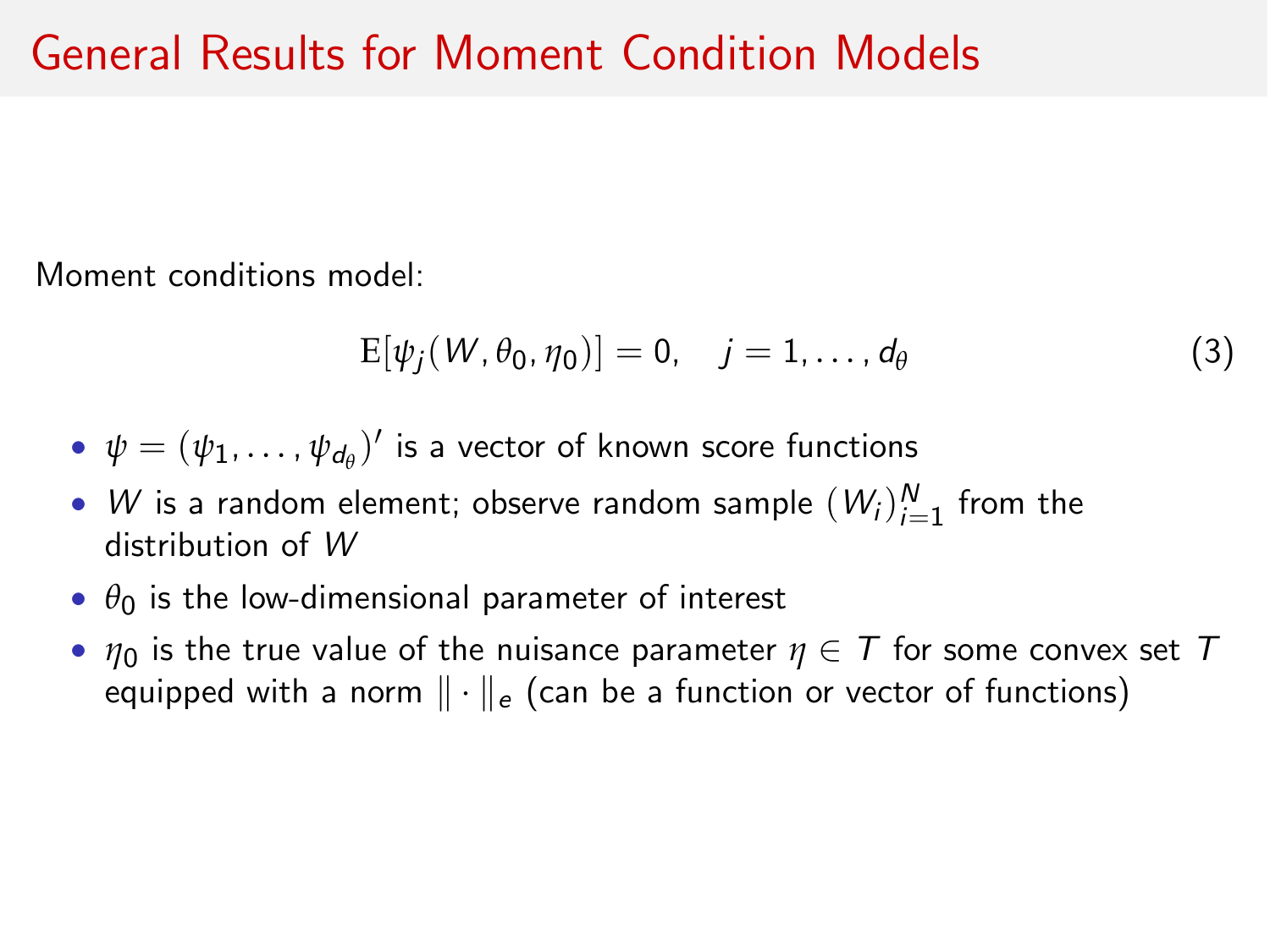# Key Ingredient I: Neyman Orthogonality Condition

Key orthogonality condition:

 $\psi = (\psi_1, \ldots, \psi_{d})'$  obeys the orthogonality condition with respect to  $\mathcal{T} \subset \mathcal{T}$  if the Gateaux derivative map

$$
D_{r,j}[\eta - \eta_0] := \partial_r \bigg\{ E_P \bigg[ \psi_j(W, \theta_0, \eta_0 + r(\eta - \eta_0)) \bigg] \bigg\}
$$

• exists for all 
$$
r \in [0, 1)
$$
,  $\eta \in \mathcal{T}$ , and  $j = 1, ..., d_\theta$ 

• vanishes at  $r = 0$ : For all  $\eta \in \mathcal{T}$  and  $j = 1, \ldots, d_\theta$ ,

$$
\left.\partial_\eta \mathrm{E}_P \psi_j(W,\theta_0,\eta)\right|_{\eta=\eta_0} [\eta-\eta_0] := \mathrm{D}_{0,j}[\eta-\eta_0] = 0.
$$

Heuristically, small deviations in nuisance functions do not invalidate moment conditions.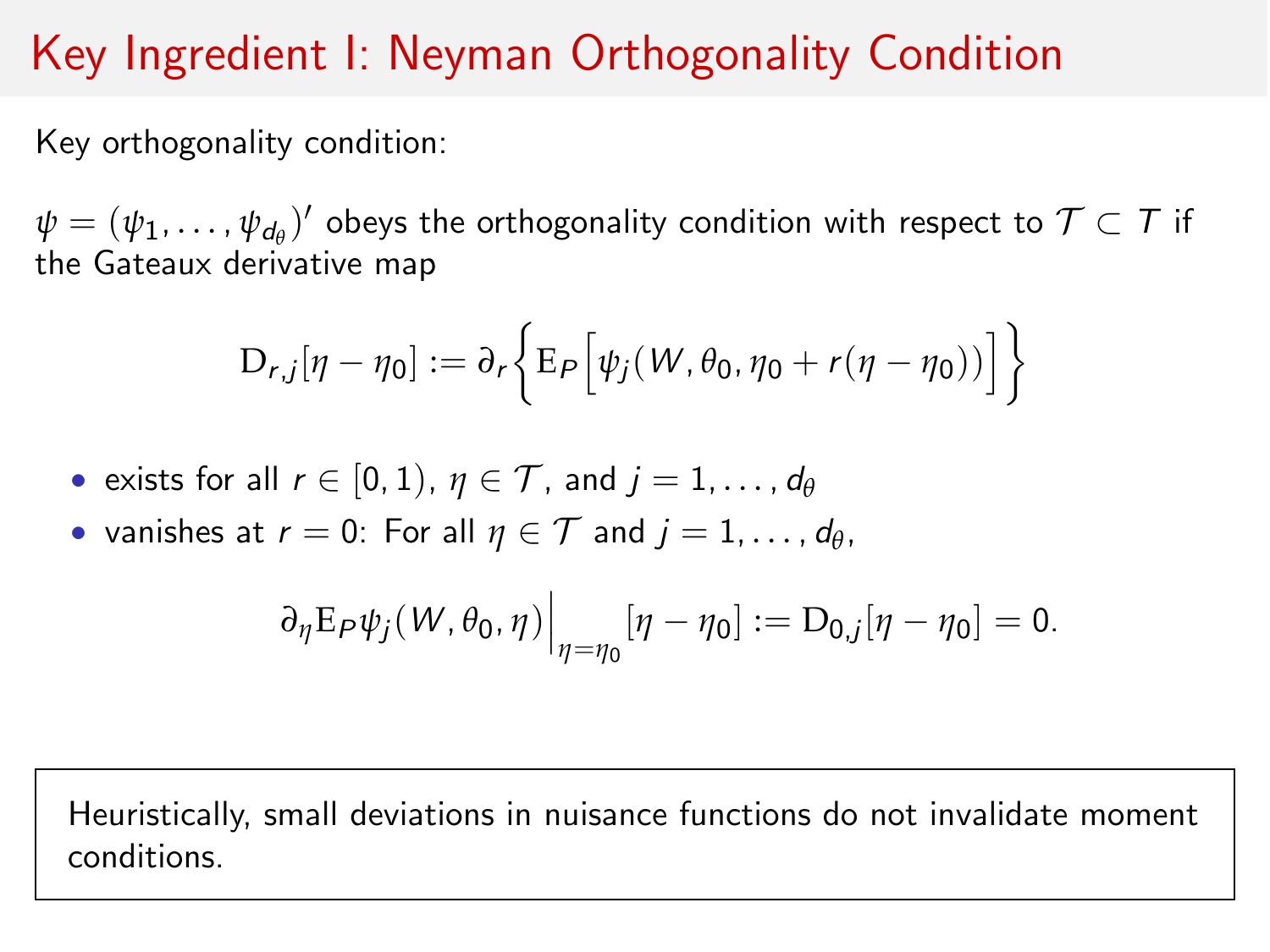## How to Builds Orthogonal Scores

Can generally construct moment/score functions with desired orthogonality property building upon classic ideas of Neyman (1958, 1979)

Neyman's construction in parametric likelihood case.

Suppose log-likelihood function is given by  $\ell(W, \theta, \beta)$ 

- $\bullet$   $\theta$  *d*-dimensional parameter of interest
- *β p*<sub>0</sub>-dimensional nuisance parameter

Under regularity, true parameter values satisfy

$$
E[\partial_\theta \ell(W,\theta_0,\beta_0)] = 0, \quad E[\partial_\beta \ell(W,\theta_0,\beta_0)] = 0
$$

 $\varphi(W, \theta, \beta) = \partial_{\theta} \ell(W, \theta, \beta)$  in general does not possess the orthogonality property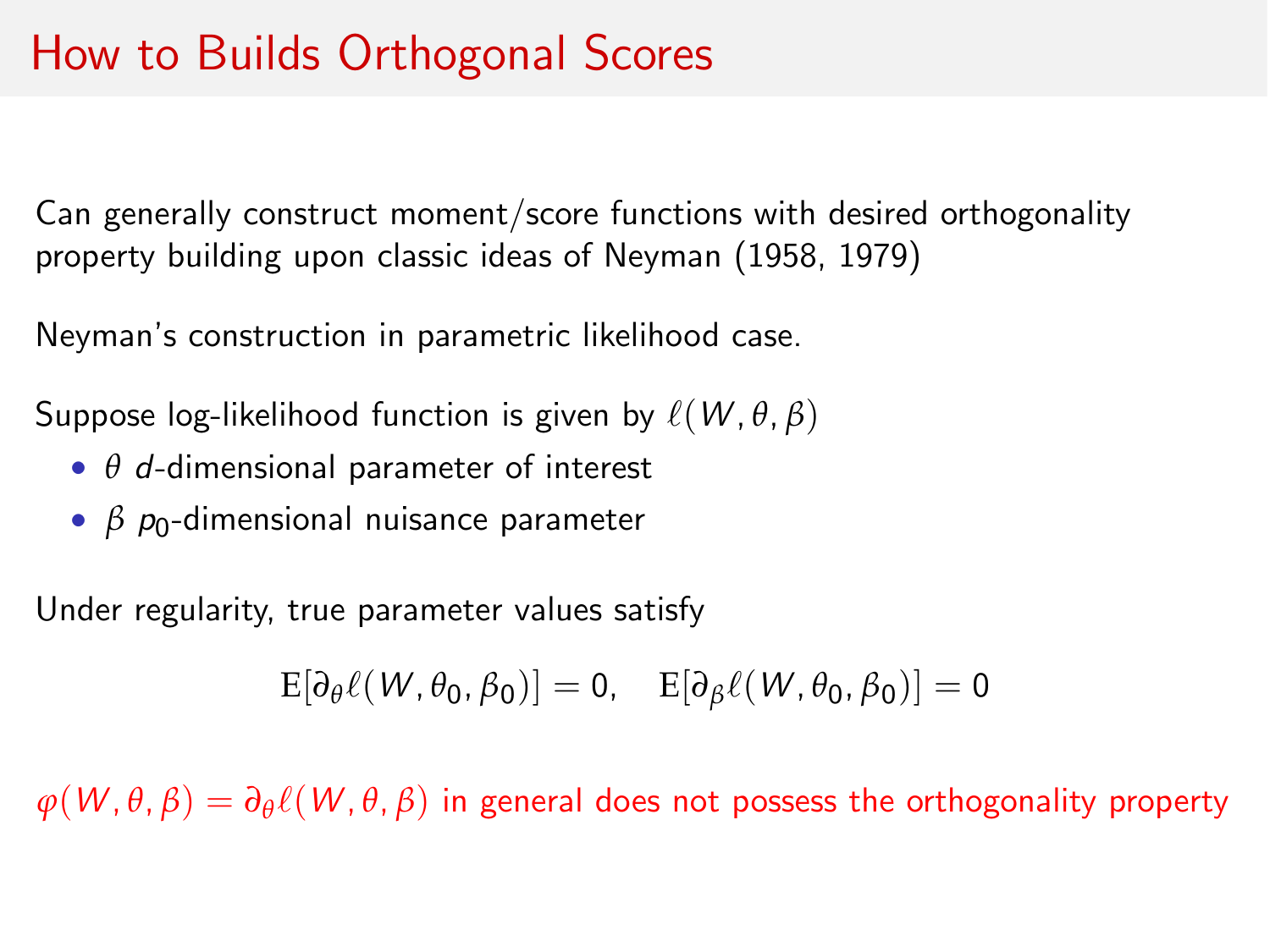# How to Builds Orthogonal Scores: in Parametric Likelihood Model

Can construct new estimating equation with desired orthogonality property:

$$
\psi(W,\theta,\eta)=\partial_{\theta}\ell(W,\theta,\beta)-\mu\partial_{\beta}\ell(W,\theta,\beta),
$$

- Nuisance parameter:  $\eta = (\beta', \text{vec}(\mu)')' \in T \times D \subset \mathbb{R}^p$ ,  $\rho = \rho_0 + dp_0$
- $\mu$  is the  $d \times p_0$  orthogonalization parameter matrix. True value  $(\mu_0)$  is chosen such that

$$
J_{\theta\beta} - \mu J_{\beta\beta} = 0
$$
 (i.e.,  $\mu_0 = J_{\theta\beta} J_{\beta\beta}^{-1}$ )

for the Hessian (Information Matrix):

$$
J=\left(\begin{array}{cc}J_{\theta\theta}&J_{\theta\beta}\\J_{\beta\theta}&J_{\beta\beta}\end{array}\right)=\partial_{(\theta',\beta')}E\Big[\partial_{(\theta',\beta')'}\ell(W,\theta,\beta)\Big]\Big|_{\theta=\theta_0;\ \beta=\beta_0}
$$

- Will have  $E[\psi(W, \theta_0, \eta_0)] = 0$  for  $\eta_0 = (\beta'_0, \text{vec}(\mu_0)')'$  (provided  $\mu_0$  is well-defined)
- Importantly,  $\psi$  obeys the orthogonality condition:  $\partial_{\eta} E[\psi(W, \theta_0, \eta)]\Big|_{\eta=\eta_0}=0$
- $\psi$  is the efficient score for inference about  $\theta_0$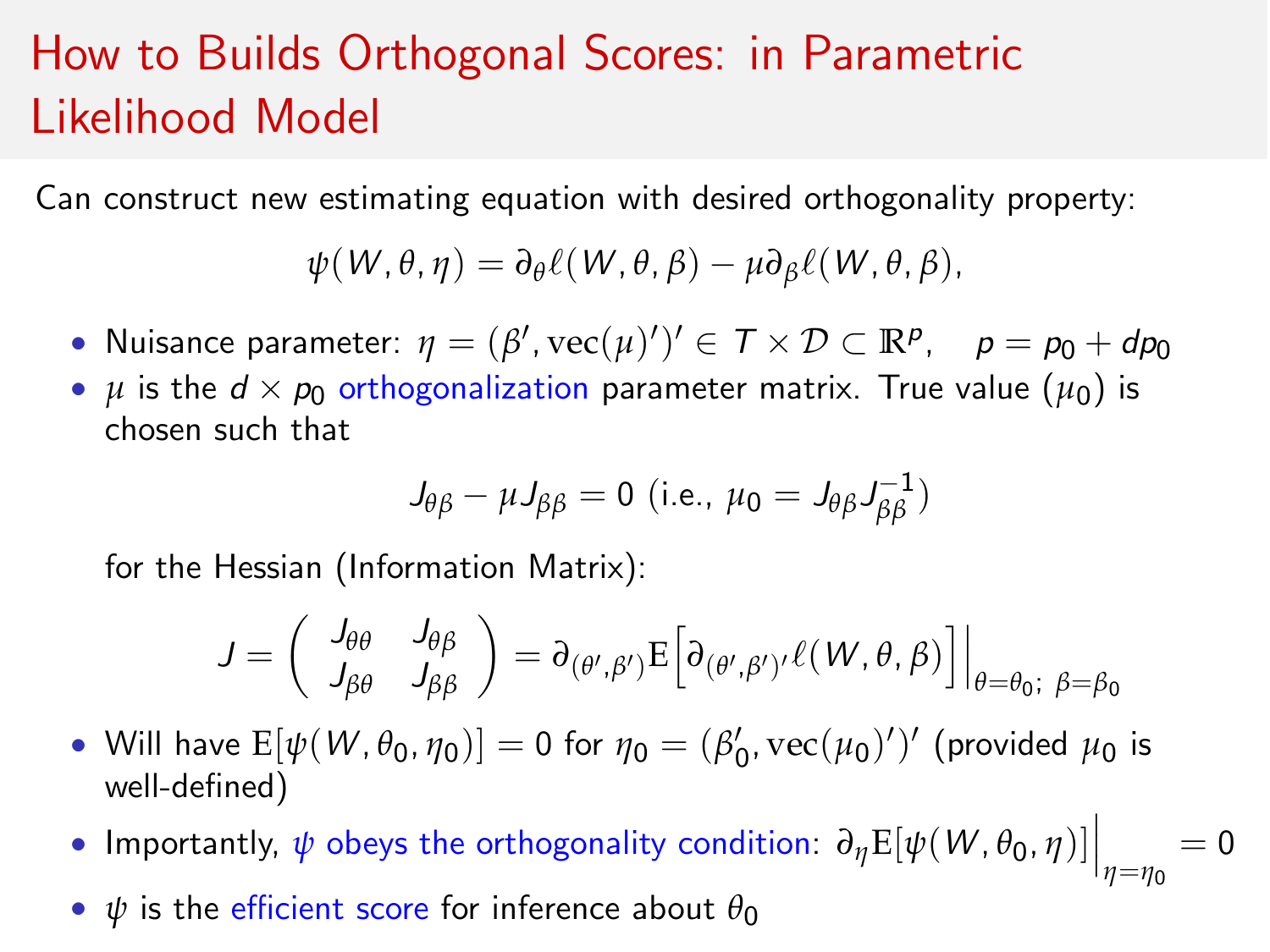# How to Builds Orthogonal Scores: in Moment Conditions Models

More generally, can construct orthogonal estimating equations as in the semiparametric estimation literature.

One key approach is to project the initial score/moment function onto orthocomplement of tangent space induced by nuisance function

*•* E.g. Chamberlain (1992), van der Vaart (1998), van der Vaart and Wellner (1996))

Many worked out examples, some follow later in the talk.

Orthogonal scores/moment functions will often have nuisance parameter *h* that is of higher dimension than "original" nuisance function *b*.

*•* Also see in partially linear model where nuisance parameter in orthogonal moment conditions involve two conditional expectations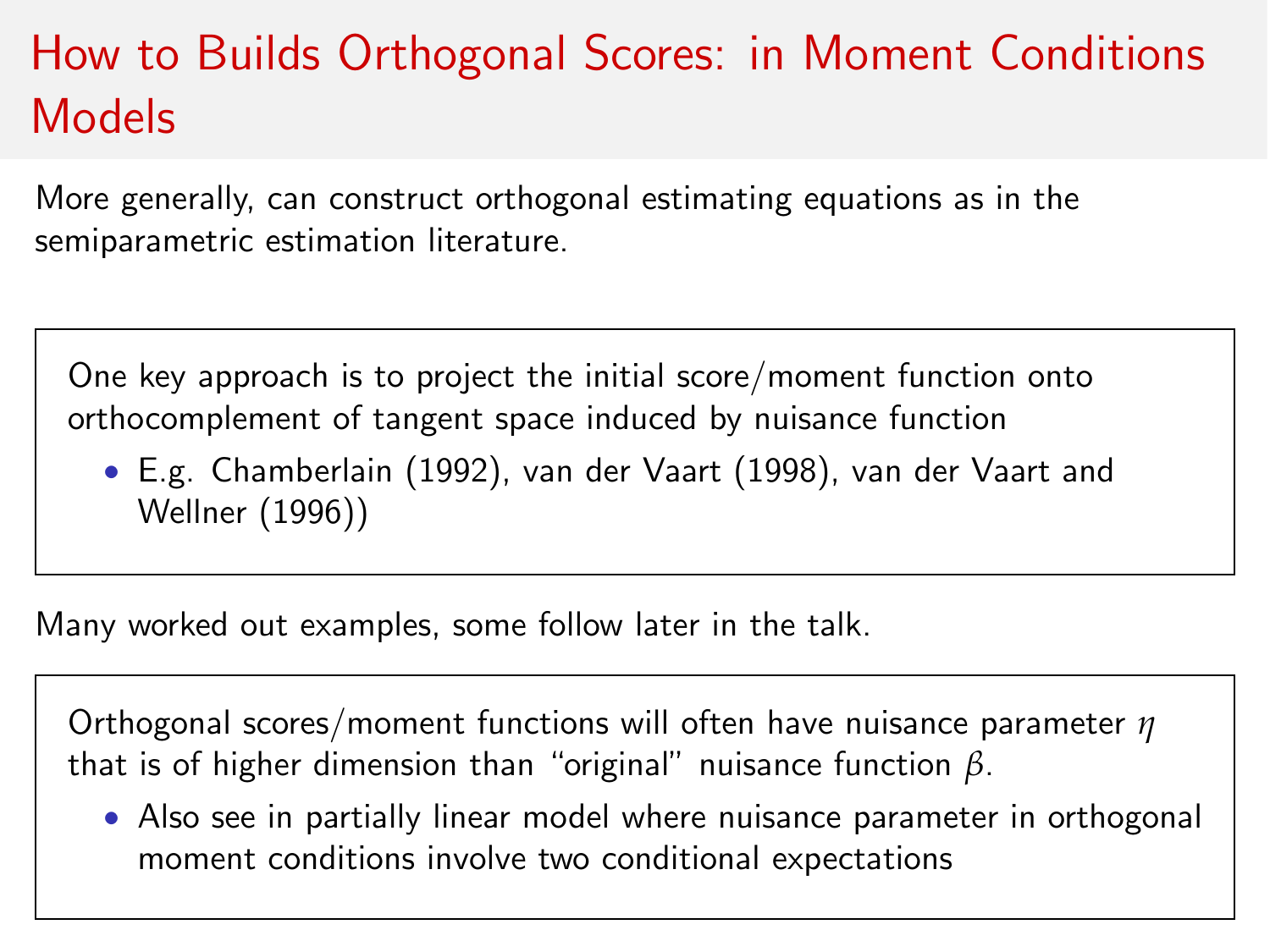# Key Ingredient II: Sample Splitting

Results will make use of sample splitting:

- $\{1, ..., N\}$  = set of all observation names;
- *• I*= main sample = set of observation numbers, of size *n*, is used to estimate  $\theta_0$ ;
- $I^c$  = auxilliary sample = set of observations, of size  $\pi n = N n$ , is used to estimate  $\eta_0$ ;
- *I* and  $I^c$  form a random partition of the set  $\{1, ..., N\}$

Use of sample splitting allows to get rid of "entropic" requirements and boil down requirements on ML estimators  $\hat{\eta}$  of  $\eta_0$  to just rates.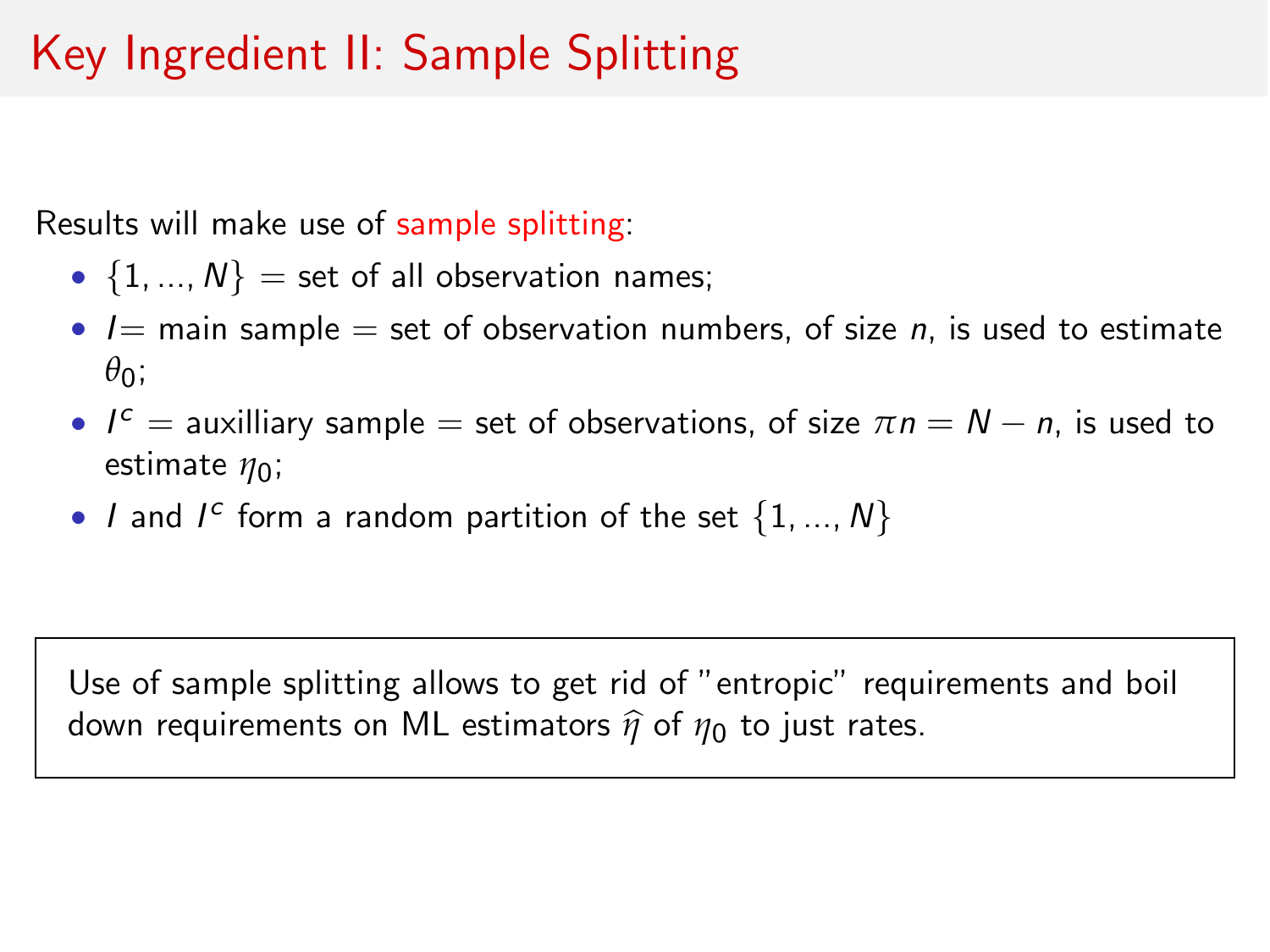## Theory: Regularity Conditions for General Framework

Denote

$$
J_0 := \partial_{\theta'} \Big\{ E_P[\psi(W,\theta,\eta_0)] \Big\} \Big|_{\theta=\theta_0}
$$

Let  $\omega$ ,  $c_0$ , and  $C_0$  be strictly positive (and finite) constants,  $n_0 \geq 3$  be a positive integer, and  $(B_{1n})_{n\geq 1}$  and  $(B_{2n})_{n\geq 1}$  be sequences of positive constants, possibly growing to infinity, with  $B_{1n} \geq 1$  for all  $n \geq 1$ .

Assume for all  $n \geq n_0$  and  $P \in \mathcal{P}_n$ 

- (Parameter not on boundary)  $\theta_0$  satisfies [\(3\)](#page-18-0), and  $\Theta$  contains a ball of radius  $C_0 n^{-1/2}$  log *n* centered at  $\theta_0$
- (Differentiability) The map  $(\theta, \eta) \mapsto E_P[\psi(W, \theta, \eta)]$  is twice continuously Gateaux-differentiable on  $\Theta \times \mathcal{T}$ 
	- Does not require  $\psi$  to be differentiable
- *•* (Neyman Orthogonality) *y* obeys the orthogonality condition for the set  $\tau \subset \tau$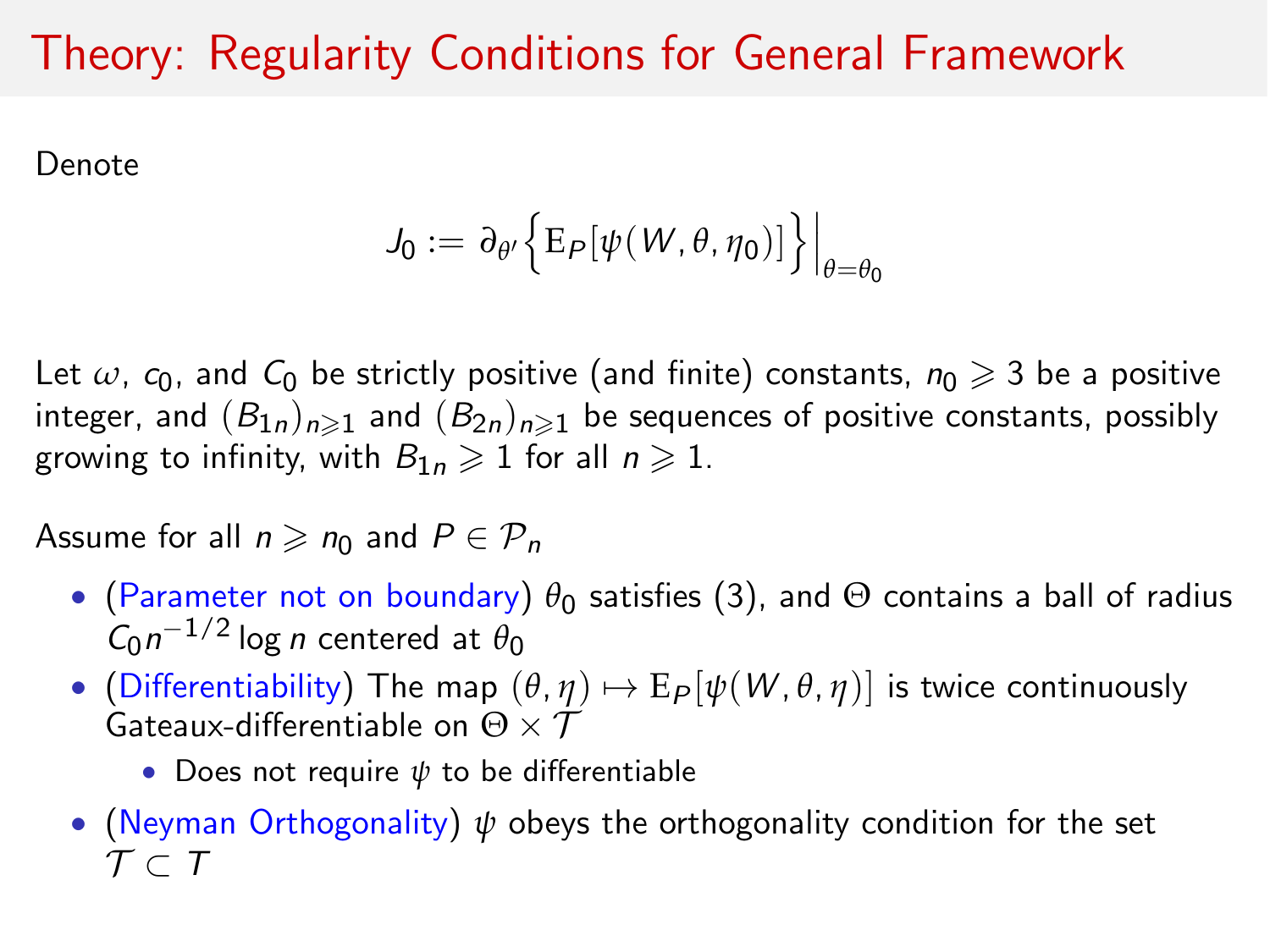## Theory: Regularity Conditions on Model (Continued)

- (Identifiability) For all  $\theta \in \Theta$ , we have  $\|E_P[\psi(W, \theta, \eta_0)]\| \geq 2^{-1} \|J_0(\theta - \theta_0)\| \wedge c_0$  where the singular values of  $J_0$ are between  $c_0$  and  $C_0$
- (Mild Smoothness) For all  $r \in [0, 1)$ ,  $\theta \in \Theta$ , and  $\eta \in \mathcal{T}$ 
	- $E_P[\|\psi(W, \theta, \eta) \psi(W, \theta_0, \eta_0)\|^2] \leq C_0(\|\theta \theta_0\| \vee \|\eta \eta_0\|_e)^\omega$
	- $\bullet$   $\|\partial_r E_P [\psi(W, \theta, \eta_0 + r(\eta \eta_0))] \| \leq B_{1n} \| \eta \eta_0 \|_e$
	- $\|\partial_r^2 \mathbb{E}_P[\psi(W, \theta_0 + r(\theta \theta_0), \eta_0 + r(\eta \eta_0))] \| \leq B_{2n}(\|\theta \theta_0\|^2 \vee \|\eta \eta_0\|_e^2)$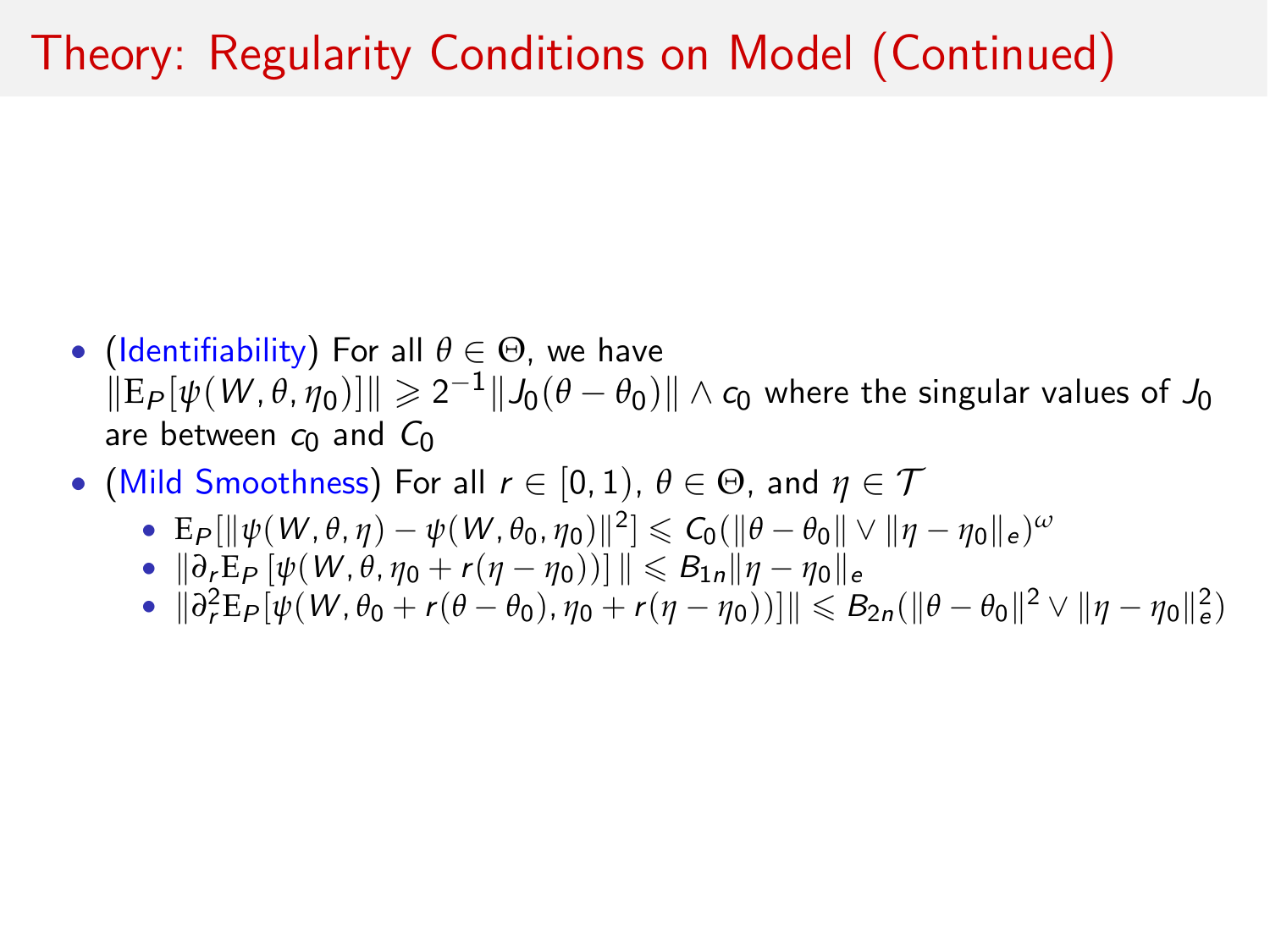Second key condition is that nuisance functions are estimated "well-enough":

Let  $(\Delta_n)_{n\geq 1}$  and  $(\tau_{\pi n})_{n\geq 1}$  be some sequences of positive constants converging to zero, and let  $a > 1$ ,  $v > 0$ ,  $K > 0$ , and  $q > 2$  be constants.

Assume for all  $n \geq n_0$  and  $P \in \mathcal{P}_n$ 

- (Estimator and Truth) (i) w.p. at least  $1 \Delta_n$ ,  $\hat{\eta}_0 \in \mathcal{T}$  and (ii)  $\eta_0 \in \mathcal{T}$ .
	- *•* Recall that "parameter space" for *h* is *T*
- (Convergence Rate) For all  $\eta \in \mathcal{T}$ ,  $\|\eta \eta_0\|_e \leq \tau_{\pi n}$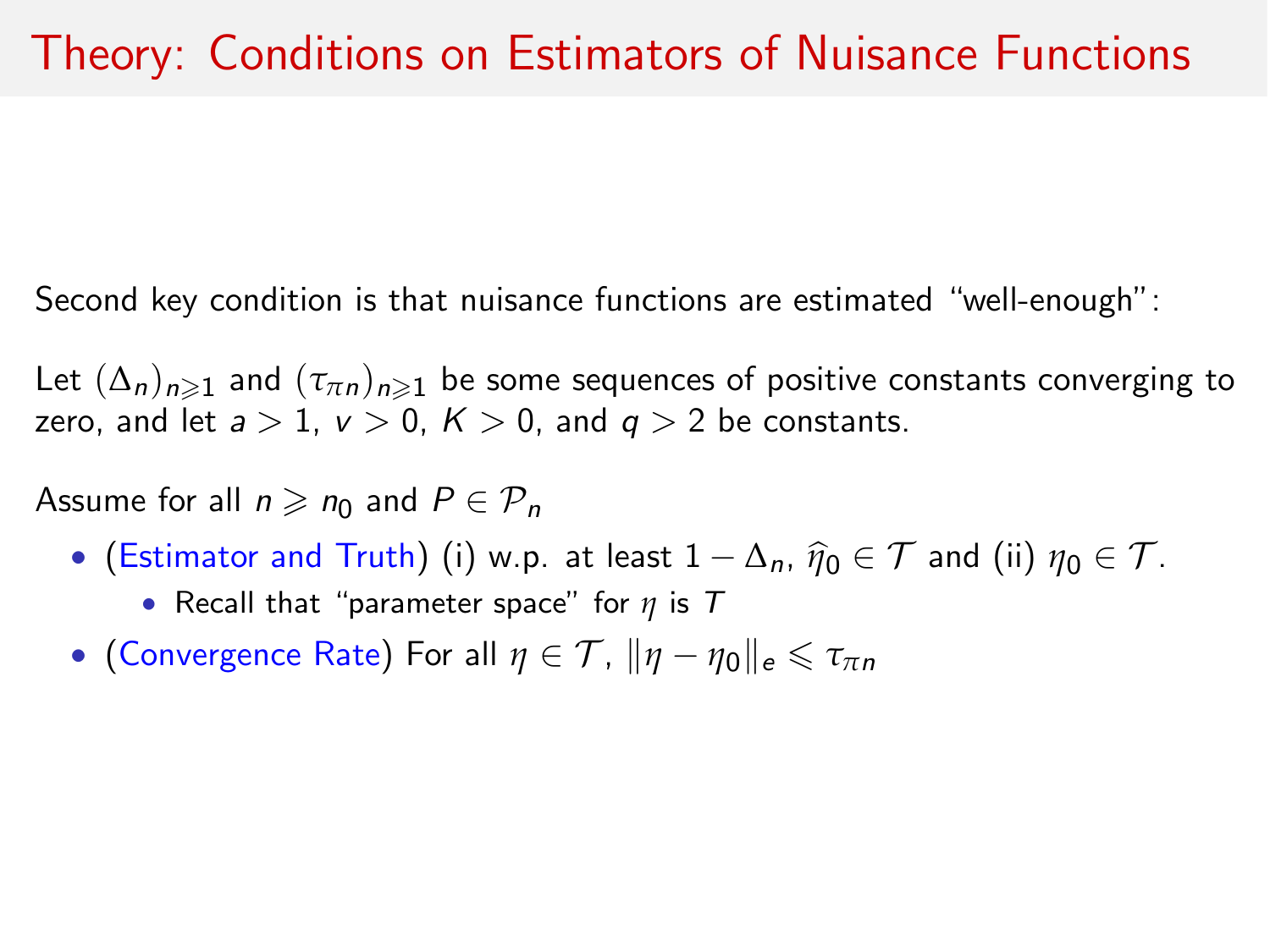# Theory: Conditions on Estimators of Nuisance Functions (Continued)

• (Pointwise Entropy) For each  $\eta \in \mathcal{T}$ , the function class  $\mathcal{F}_{1,\eta} = \{\psi_i(\cdot,\theta,\eta): j = 1, ..., d_\theta, \theta \in \Theta\}$  is suitably measurable and its uniform entropy numbers obey

 $\sup_{\alpha} \log N(\epsilon \| F_{1,\eta} \|_{Q,2}, \mathcal{F}_{1,\eta}, \| \cdot \|_{Q,2}) \leqslant v \log(a/\epsilon), \quad \text{for all } 0 < \epsilon \leqslant 1.$ *Q*

where  $F_{1,n}$  is a measurable envelope for  $\mathcal{F}_{1,n}$  that satisfies  $||F_{1,n}||_{P,q} \leqslant K$ 

- (Moments) For all  $\eta \in \mathcal{T}$  and  $f \in \mathcal{F}_{1,n}$ ,  $c_0 \leqslant ||f||_{P,2} \leqslant C_0$
- (Rates)  $\tau_{\pi n}$  satisfies (a)  $n^{-1/2} \leq C_0 \tau_{\pi n}$ , (b)  $(B_{1n}\tau_{\pi n})^{\omega/2} + n^{-1/2+1/q} \leqslant C_0\delta_n$ , and (c)  $n^{1/2}B_{1n}^2B_{2n}\tau_{\pi n}^2 \leqslant C_0\delta_n$ .

Rate of convergence is  $\tau_{\pi n}$  - needs to be faster than  $n^{-1/4}$ 

*•* Same as rate condition widely used in semiparametrics employing classical nonparametric estimators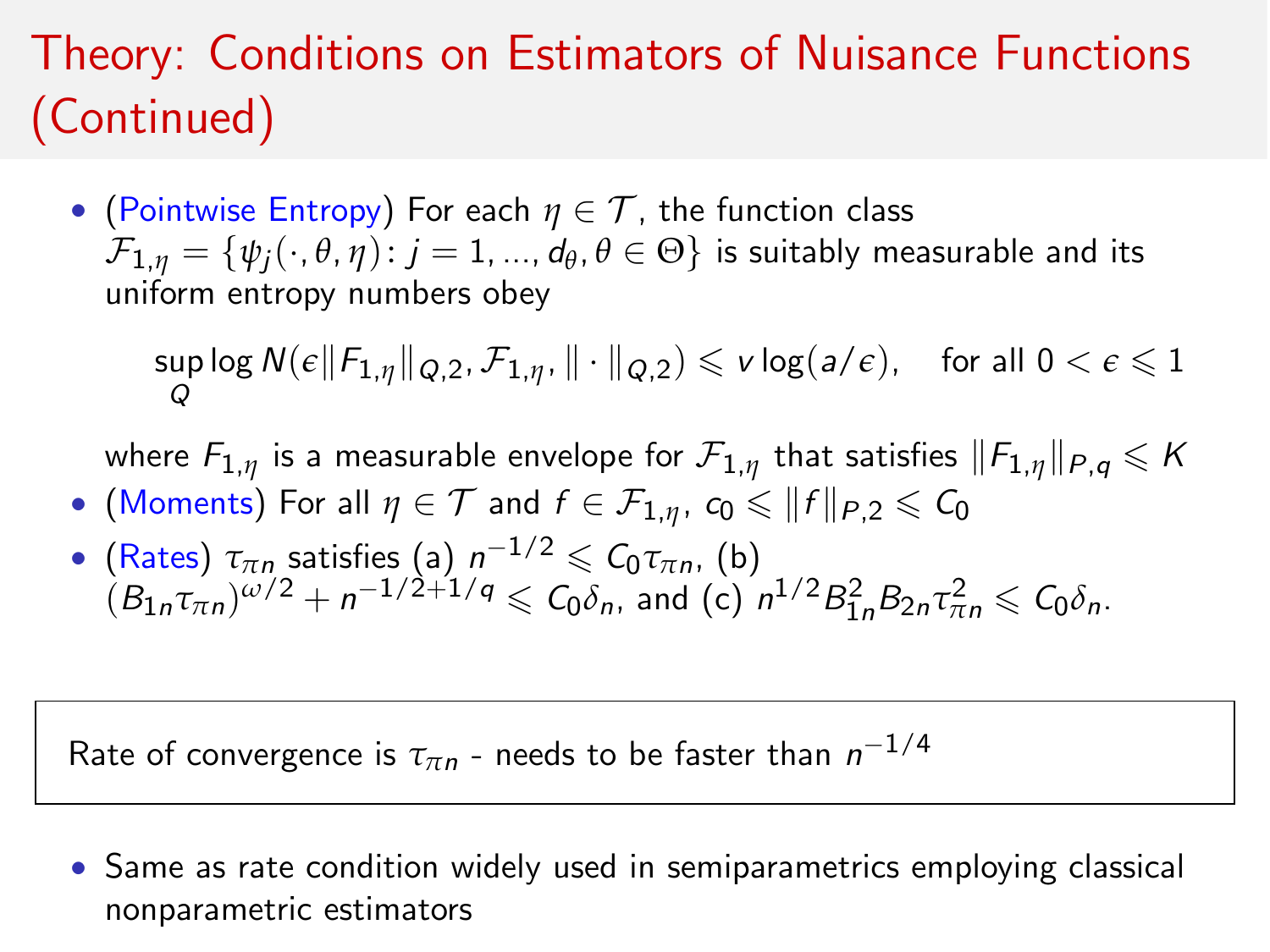### Theory: Main Theoretical Result

Let "Double ML" or "Orthogonalized ML" estimator

$$
\check{\theta}_0 = \check{\theta}_0(I,I^c)
$$

be such that

$$
\left\|\frac{1}{n}\sum_{i\in I}\psi(W,\check{\theta}_0,\widehat{\eta}_0)\right\|\leq \epsilon_n, \quad \epsilon_n = o(\delta_n n^{-1/2})
$$

#### Theorem (Main Result)

*Under assumptions stated above,*  $\check{\theta}_0$  *obeys* 

$$
\sqrt{n}\Sigma_0^{-1/2}(\check{\theta}_0-\theta_0)=\frac{1}{\sqrt{n}}\sum_{i\in I}\bar{\psi}(W_i)+O_P(\delta_n)\rightsquigarrow N(0,I),
$$

 $u$ *niformly over*  $P \in \mathcal{P}_n$ *, where*  $\bar{\psi}(\cdot) := -\Sigma_0^{-1/2} J_0^{-1} \psi(\cdot, \theta_0, \eta_0)$  and  $\Sigma_0 := J_0^{-1} \mathbb{E}_P[\psi^2(W, \theta_0, \eta_0)](J_0^{-1})'.$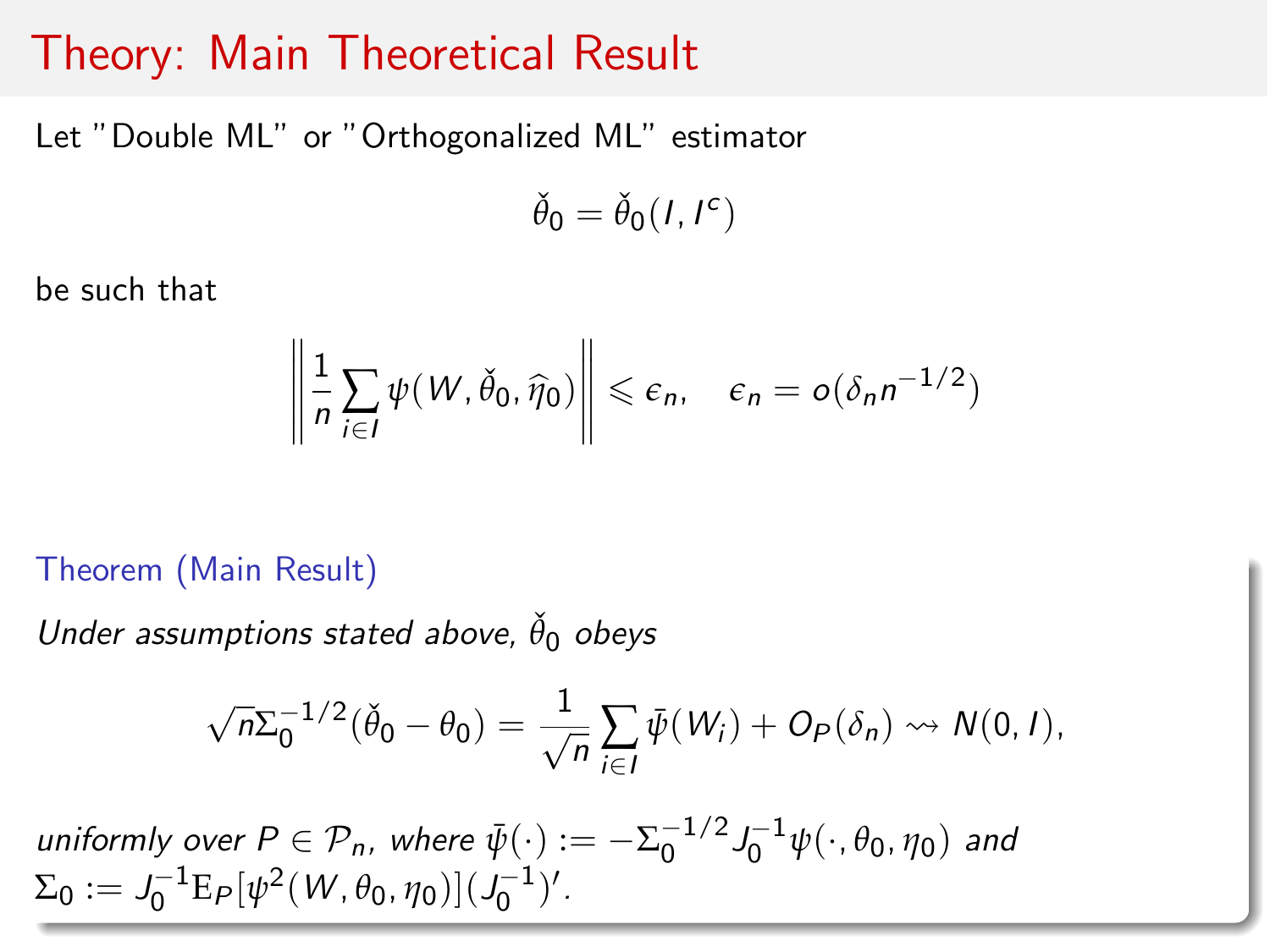## Theory: Attaining full efficiency by Cross-Fitting

• full efficiency not obtained, but can follow Belloni et al (2010,2012) to do the following:

#### **Corollary**

*Can do a random 2-way split with*  $\pi = 1$ , *obtain estimates*  $\check{\theta}_0(I, I^c)$  *and*  $\check{\theta}_0(I^c, I)$ *and average them*

$$
\check{\check{\theta}}_0 = \frac{1}{2} \check{\theta}_0(I, I^c) + \frac{1}{2} \check{\theta}_0(I^c, I)
$$

*to gain full eciency.*

#### **Corollary**

*Can do also a random K-way split*  $(I_1, ..., I_K)$  *of*  $\{1, ..., N\}$ *, so that*  $\pi = (K - 1)$ *,*  $\delta$ *obtain estimates*  $\check{\theta}_0(I_k, I_k^c)$ , for  $k = 1, ..., K$ , and average them

$$
\check{\check{\theta}} = \frac{1}{K} \sum_{k=1}^{K} \check{\theta}_0(l_k, l_k^c)
$$

*to gain full eciency.*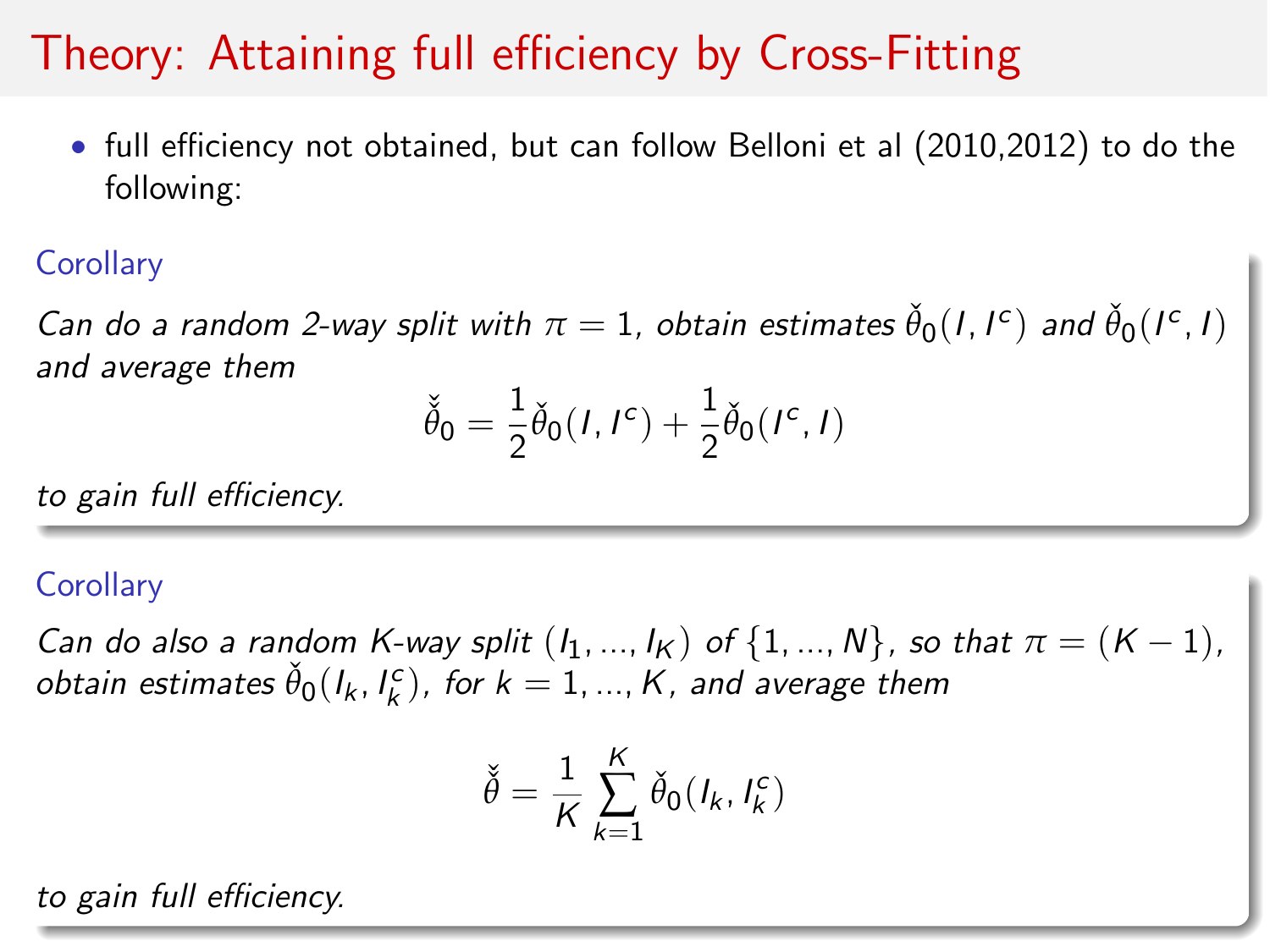• Given the split  $(I, I^c)$ , it is tempting to use  $I^c$  to build a collection of ML estimators

$$
\widehat{\eta}_m(I^c), \quad m=1,...,M
$$

for the nuisance parameters  $\eta$ , and then pick the winner  $\hat{\eta}_{m(I)}(I^c)$  based upon *I*. This does break the sample-splitting.

*•* The results still go through under the condition that the winning method has the rate  $\tau_{\pi n}$  such that

 $\tau_{\pi n} \sqrt{\log M} \to 0.$ 

• The entropy is back, but in a gentle,  $\sqrt{\log M}$  way.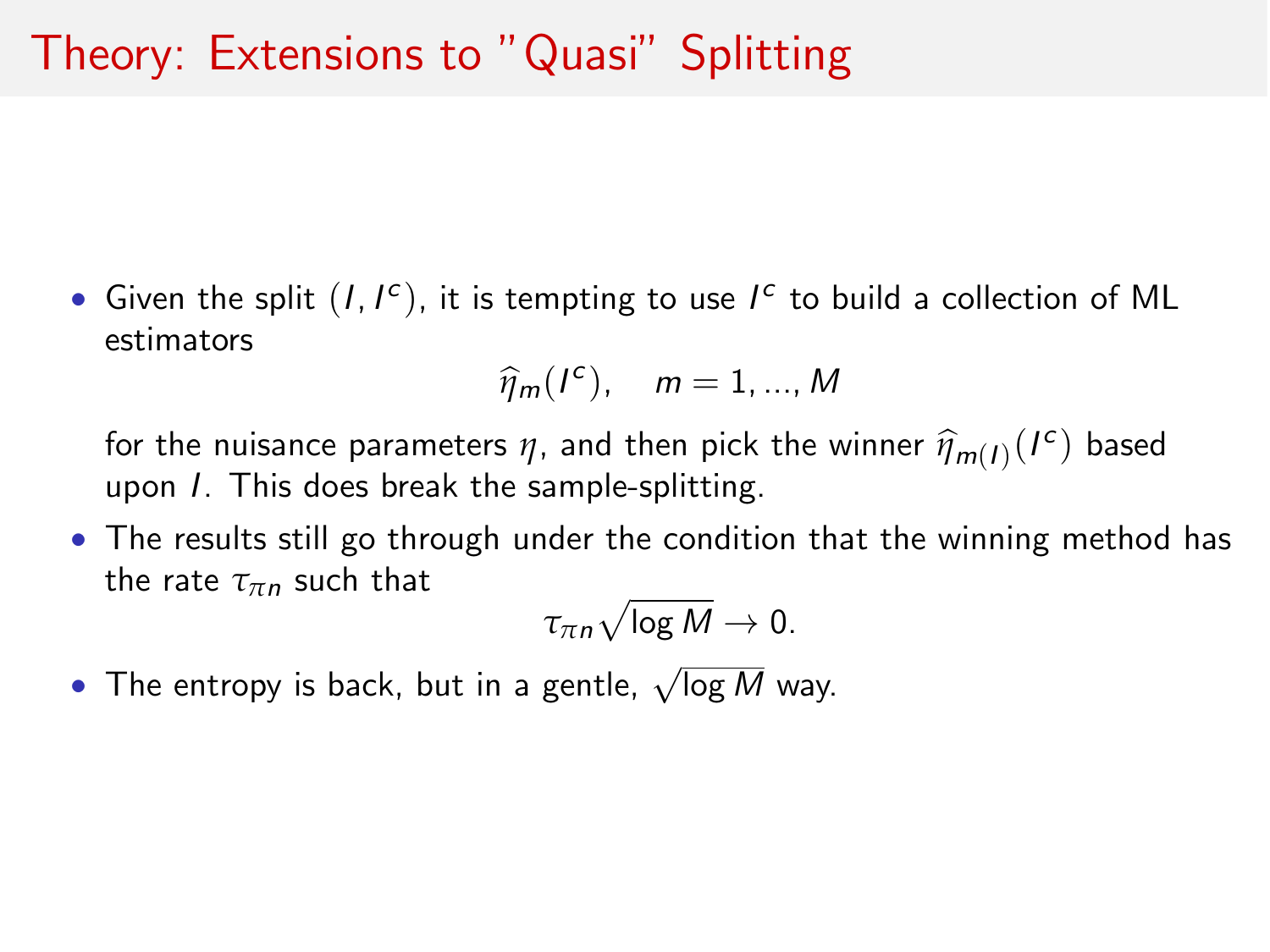### Example 1. ATE in Partially Linear Model

Recall

$$
Y = D\theta_0 + g_0(Z) + \zeta, \qquad E[\zeta | Z, D] = 0, D = m_0(Z) + V, \qquad E[V | Z] = 0.
$$

Base estimation on orthogonal moment condition

$$
\psi(W,\theta,\eta) = ((Y - \ell(Z) - \theta(D - m(Z)))(D - m(Z)), \quad \eta = (\ell, m).
$$

Easy to see that

•  $\theta_0$  is a solution to  $E_P \psi(W, \theta_0, \eta_0) = 0$ 

• 
$$
\partial_{\eta} E_P \psi(W, \theta_0, \eta) \Big|_{\eta = \eta_0} = 0
$$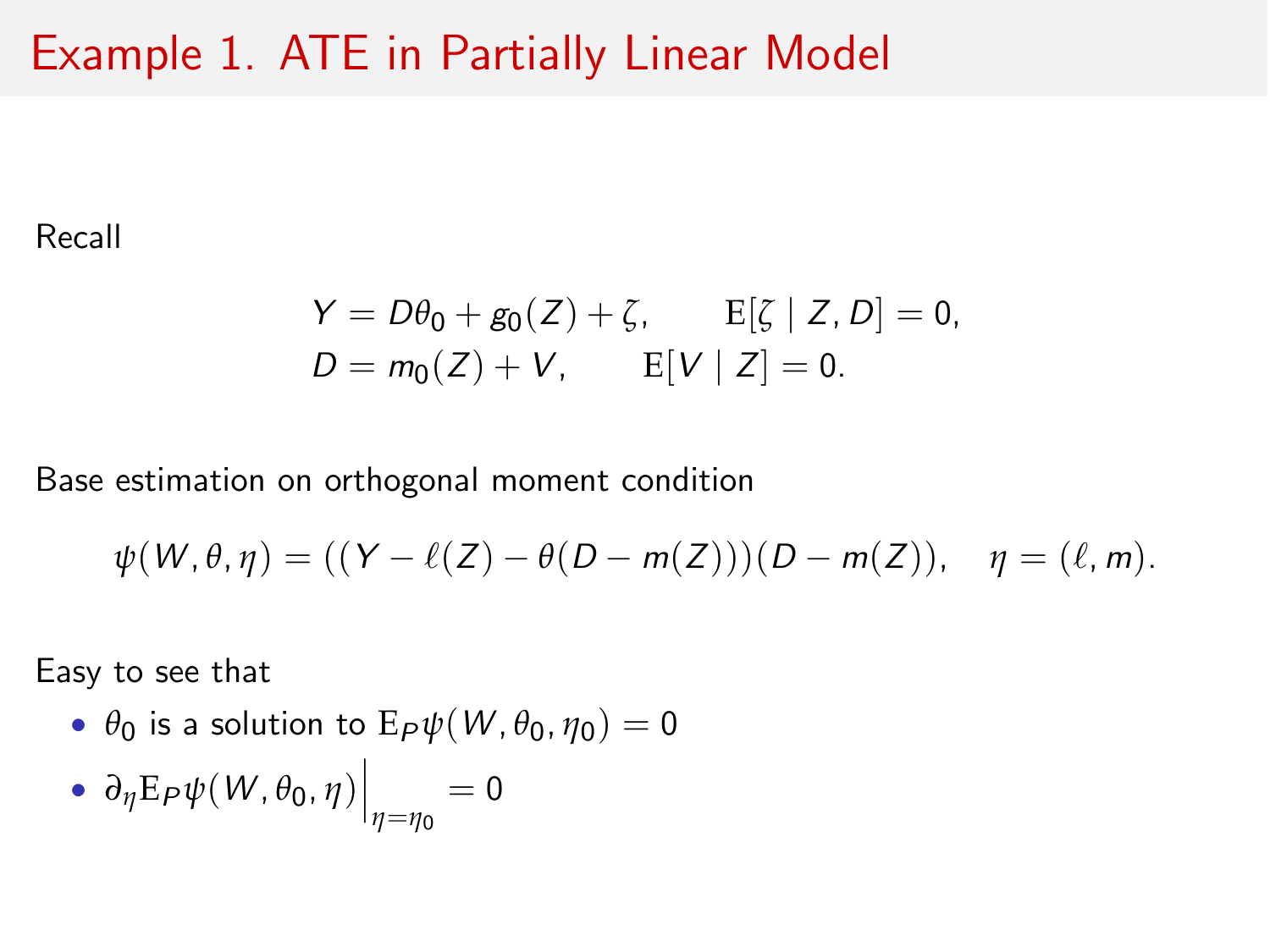# Example 2. ATE and ATT in the Heterogeneous Treatment Effect Model

Consider a treatment  $D \in \{0, 1\}$ . We consider vectors  $(Y, D, Z)$  such that

$$
Y = g_0(D, Z) + \zeta, \quad E[\zeta | Z, D] = 0,
$$
  
\n
$$
D = m_0(Z) + \nu, \quad E[\nu | Z] = 0.
$$
\n(4)

The average treatment effect  $(ATE)$  is

$$
\theta_0 = \mathrm{E}[g_0(1,Z) - g_0(0,Z)].
$$

The the average treatment effect for the treated (ATT)

$$
\theta_0 = \mathrm{E}[g_0(1, Z) - g_0(0, Z)|D = 1].
$$

- The confounding factors *Z* affect the *D* via the propensity score  $m(Z)$  and *Y* via the function  $g_0(D, Z)$ .
- *•* Both of these functions are unknown and potentially complicated, and we can employ Machine Learning methods to learn them.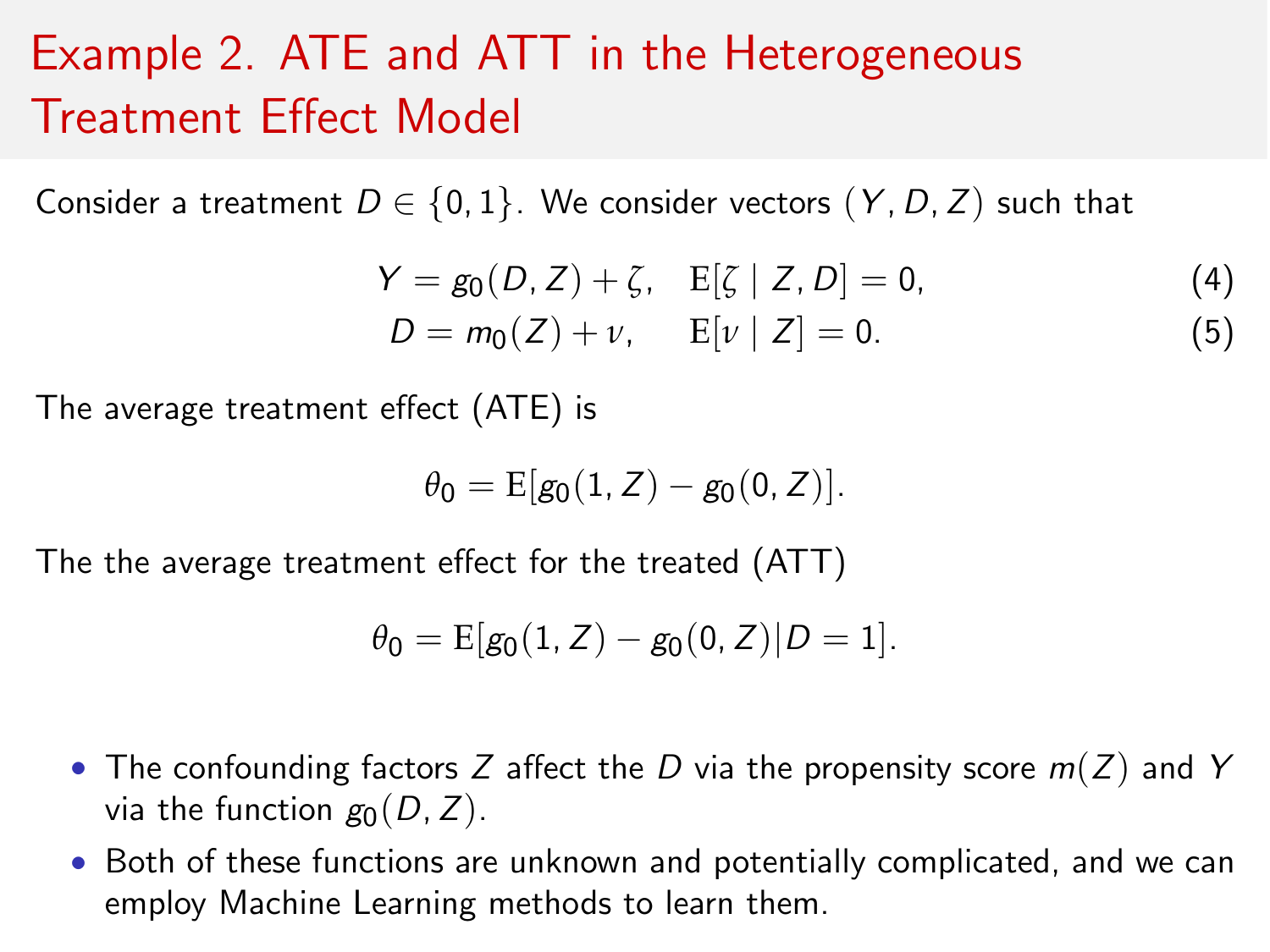## Example 2 Contuned. ATE and ATT in the Heterogeneous Treatment Effect Model

For estimation of the ATE, we employ

$$
\psi(W,\theta,\eta) := \theta - \frac{D(Y-\eta_2(Z))}{\eta_3(Z)} - \frac{(1-D)(Y-\eta_1(Z)))}{1-\eta_3(Z)} - (\eta_1(Z)-\eta_2(Z)),
$$
  

$$
\eta_0(Z) := (g_0(0,Z), g_0(1,Z), m_0(Z))',
$$
 (6)

where  $\eta(Z) := \left(\eta_j(Z)\right)_{j=1}^3$  is the nuisance parameter. The true value of this parameter is given above by  $\eta_0(Z)$ . For estimation of ATT, we use the score

$$
\psi(W,\theta,\eta) = \frac{D(Y-\eta_2(Z))}{\eta_4} - \frac{\eta_3(Z)(1-D)(Y-\eta_1(Z))}{(1-\eta_3(Z))\eta_4} + \frac{D(\eta_2(Z)-\eta_1(Z))}{\eta_4} - \theta \frac{D}{\eta_4},
$$
  
\n
$$
\eta_0(Z) = (g_0(0,Z), g_0(1,Z), m_0(Z), E[D])',
$$
\n(7)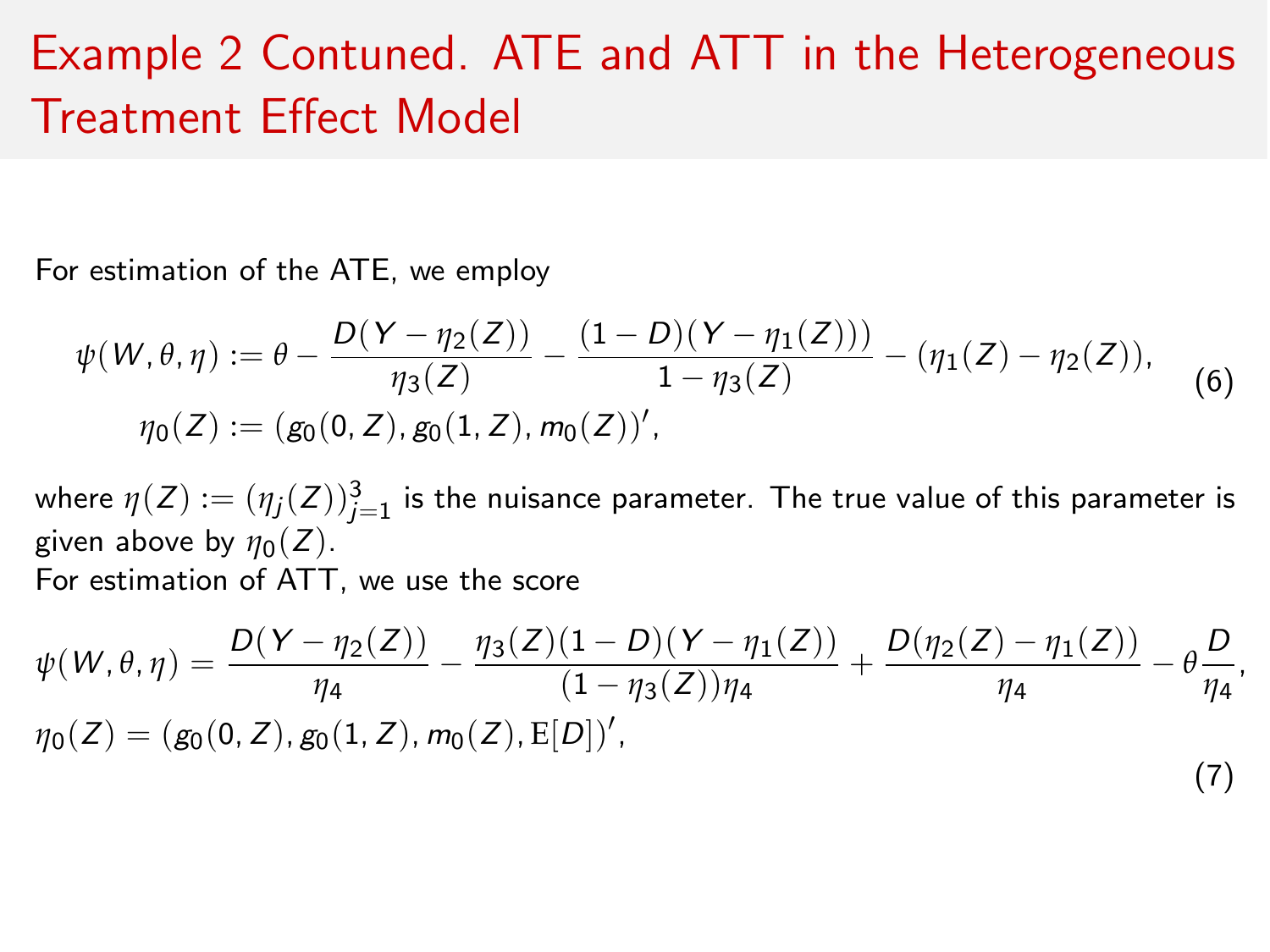# Example 2 Continued. ATE and ATT in the Heterogeneous Treatment Effect Model

It can be easily seen that true parameter values  $\theta_0$  for ATT and ATE obey

$$
E_P\psi(W,\theta_0,\eta_0)=0,
$$

for the respective scores and that the scores have the required orthogonality property:

$$
\left. \partial_{\eta} \mathbb{E}_{P} \psi(W, \theta_{0}, \eta) \right|_{\eta = \eta_{0}} = 0.
$$

We use ML methods to obtain:

$$
\widehat{\eta}_0(Z) := (\widehat{g}_0(0, Z), \widehat{g}_0(1, Z), \widehat{m}_0(Z))',
$$
  

$$
\widehat{\eta}_0(Z) = (\widehat{g}_0(0, Z), \widehat{g}_0(1, Z), \widehat{m}_0(Z), \mathbb{E}_n[D]).
$$

The resulting "double ML" estimator  $\check{\theta}_0$  solves the empirical analog:

$$
\mathbb{E}_{n,I}\psi(W,\check{\theta}_0,\widehat{\eta}_0)=0,\tag{8}
$$

and the solution  $\check{\theta}_0$  can be given explicitly since the scores are affine with respect to  $\theta$ .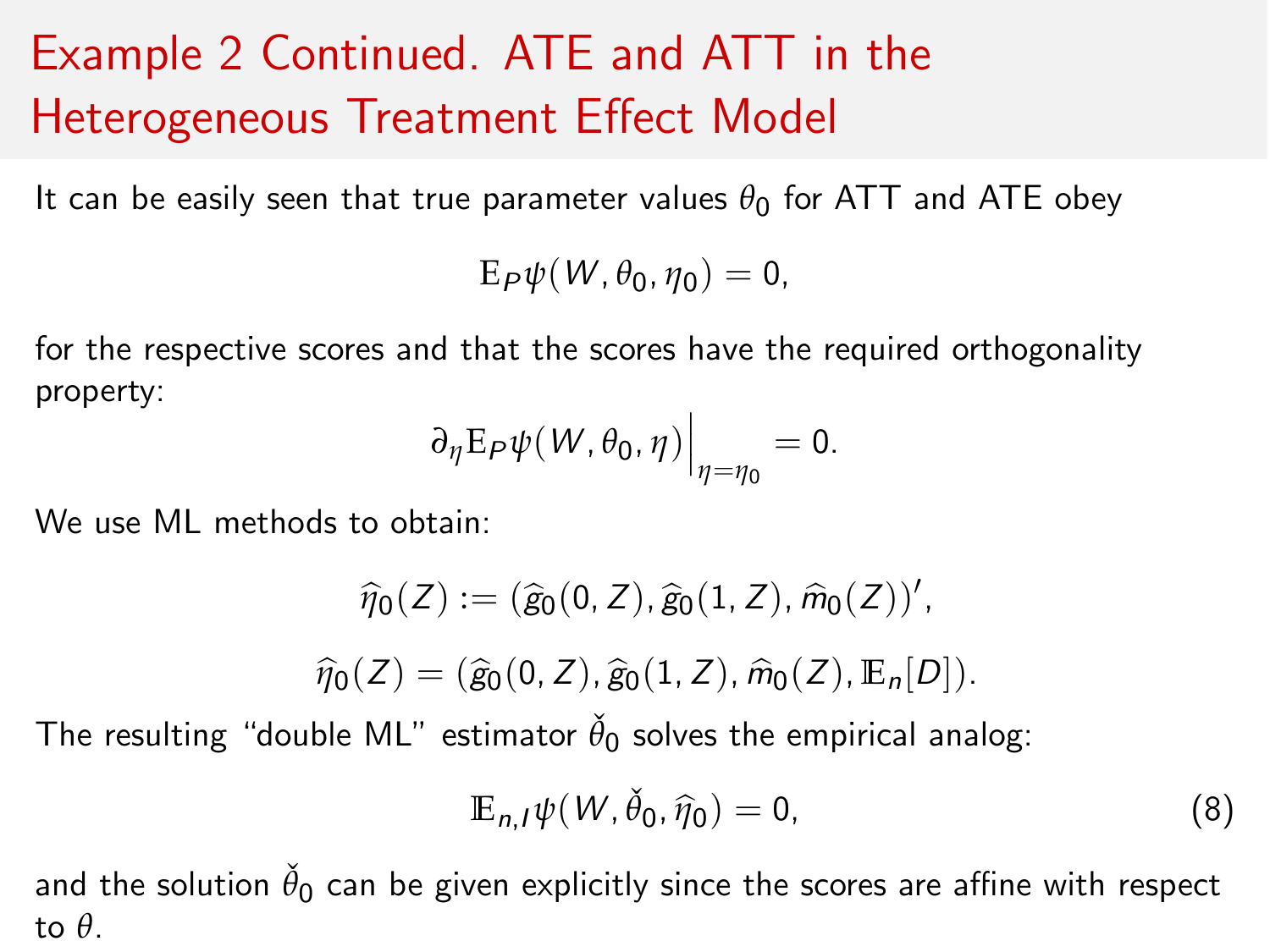# Example 3. LATE and LATTE in Heterogeneous Treatment Effect Models with Endogenous Treatment

- *•* LATE can be written as a ratio of ATE of a binary instrument on *D* and *Y* , so can use Example 2 to estimate each piece.
- Similar construction works for LATTE.
- *•* By defining

$$
\tilde{Y}_t = 1(Y \leq t)
$$

can study Distributional and Quantile Treatment Effects.

*•* See "Program Evaluation ..." paper for details.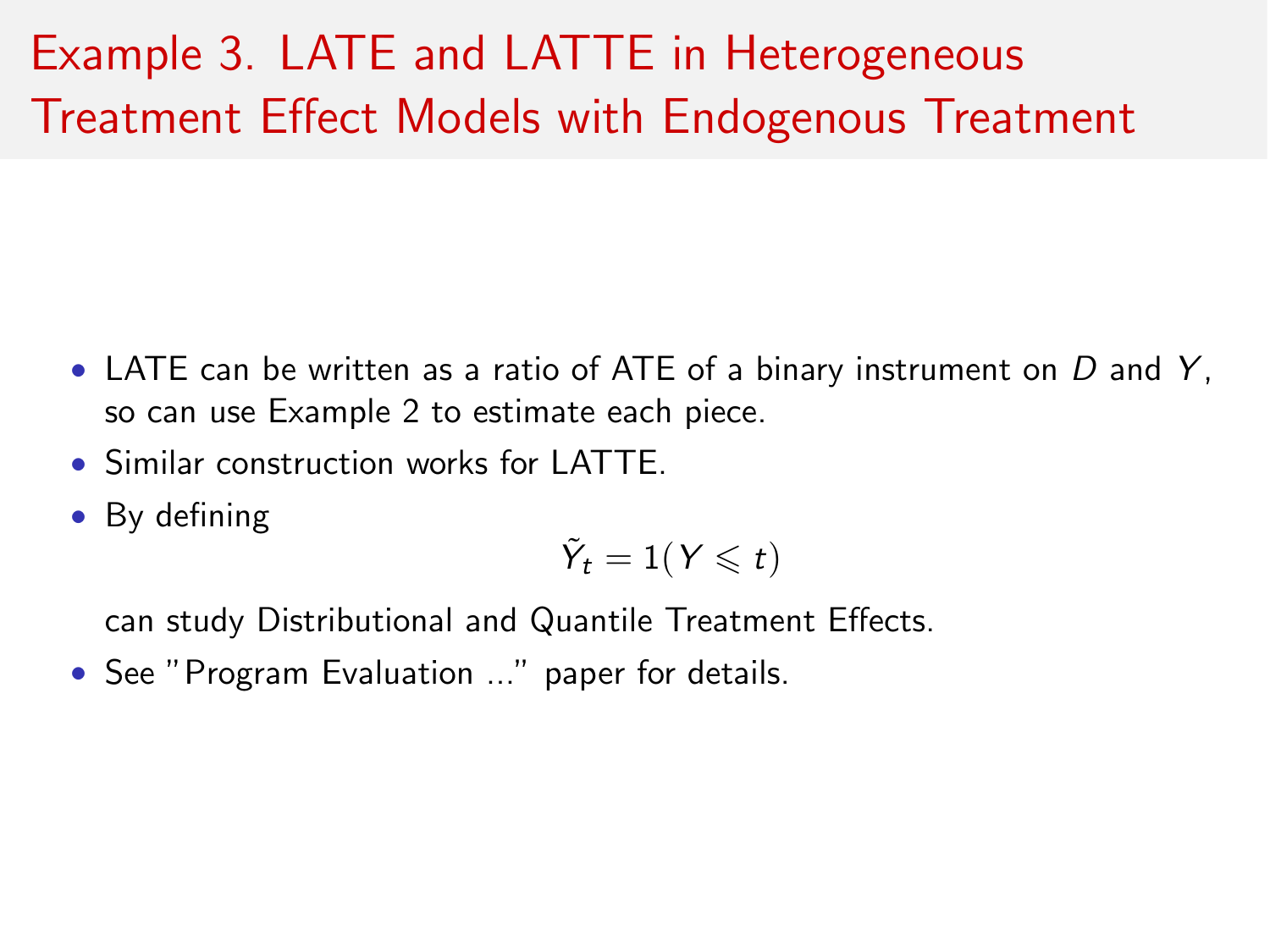Very common framework in structural econometrics.

- See the paper for the partially linear IV models.
- *•* See Chernozhukov, Hansen, Spindler ARE, 2015 for parametric GMM case
- *•* See "Program Evaluation ..." (Econometrica, 2016) for semi-parametric case.
- *•* See the paper with Whitney on "Locally Robust Semi-parametric Estimation", with applications to dynamic games.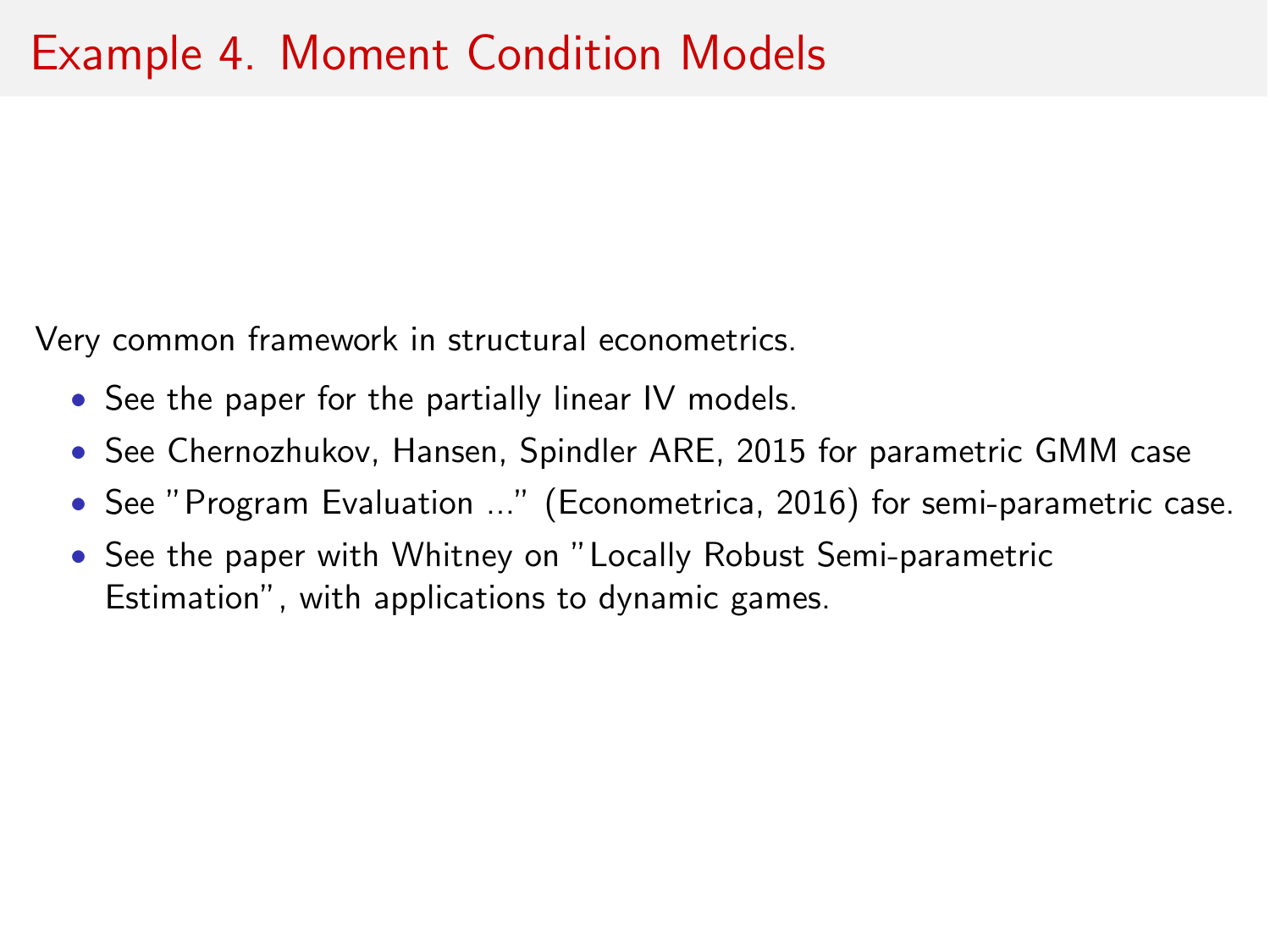## Empirical Example: 401(k) Pension Plan

Follow Poterba et al (97), Abadie (03). Data from 1991 SIPP, *n* = 9, 915

- *• Y* is net total financial assets
- *D* is indicator for working at a firm that offers a 401(k) pension plan
- *• Z* includes age, income, family size, education, and indicators for married, two-earner, defined benefit pension, IRA participation, and home ownership

*D* is plausibly exogenous at the time when 401(k) was introduced

Controlling for  $Z$  is important due to 401(k) mostly offered by firms employing mostly workers from middle and above middle class (Poterba, Venti, and Wise 94, 95, 96, 01)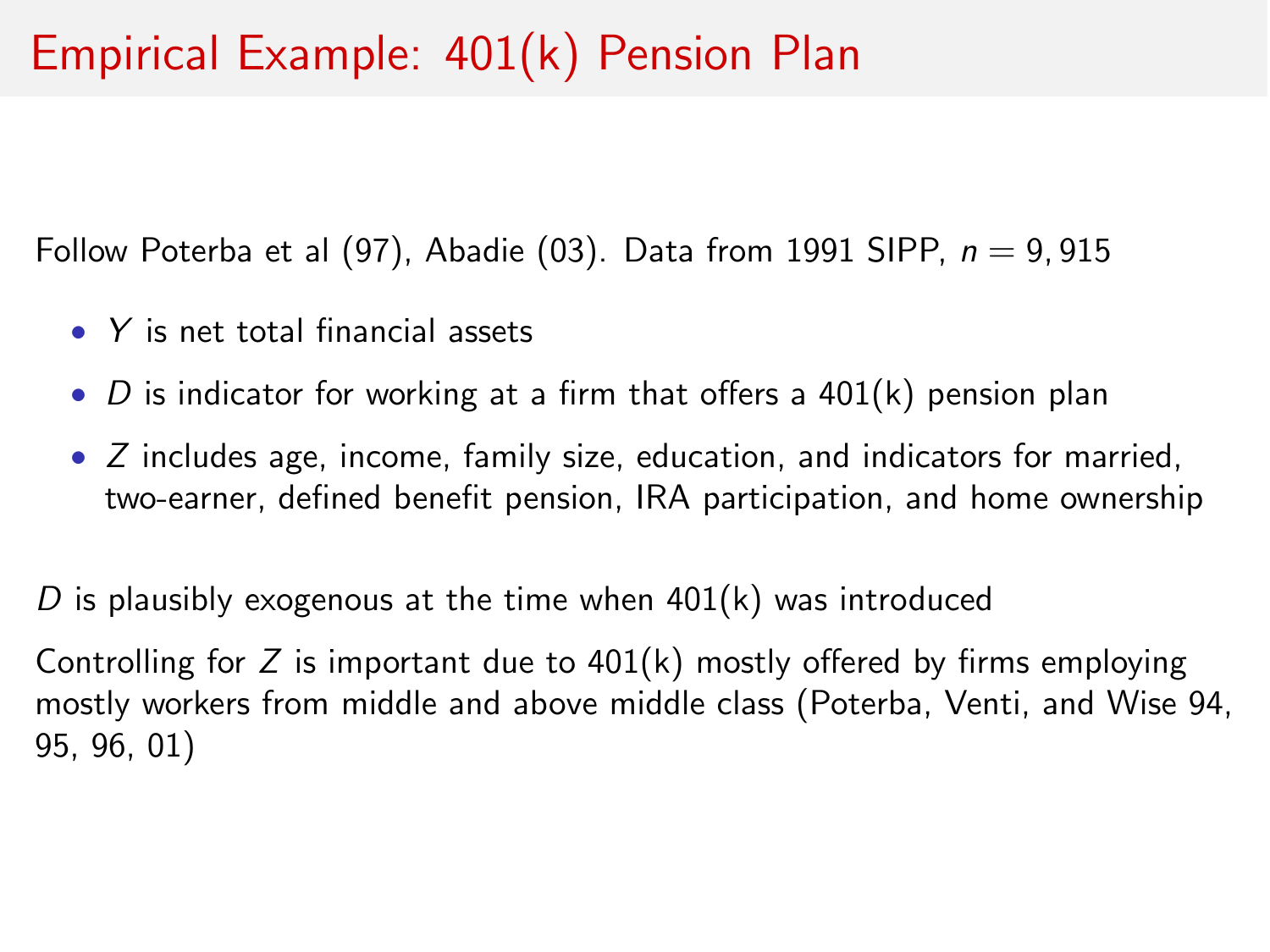Table: Estimated ATE of 401(k) Eligibility on Net Financial Assets

|                             | RForest        | PLasso         | <b>B-Trees</b> | Nnet           | <b>BestMI</b>  |
|-----------------------------|----------------|----------------|----------------|----------------|----------------|
| A. Part. Linear Model       |                |                |                |                |                |
| <b>ATF</b>                  | 8845<br>(1317) | 8984<br>(1406) | 8612<br>(1338) | 9319<br>(1352) | 8922<br>(1203) |
| <b>B.</b> Interactive Model |                |                |                |                |                |
| <b>ATF</b>                  | 8133<br>(1483) | 8734<br>(1168) | 8405<br>(1193) | 7526<br>(1327) | 8295<br>(1162) |

Estimated ATE and heteroscedasticity robust standard errors (in parentheses) from a linear model (Panel B) and heterogeneous effect model (Panel A) based on orthogonal estimating equations. Column labels denote the method used to estimate nuisance functions. Further details about the methods are provided in the main text.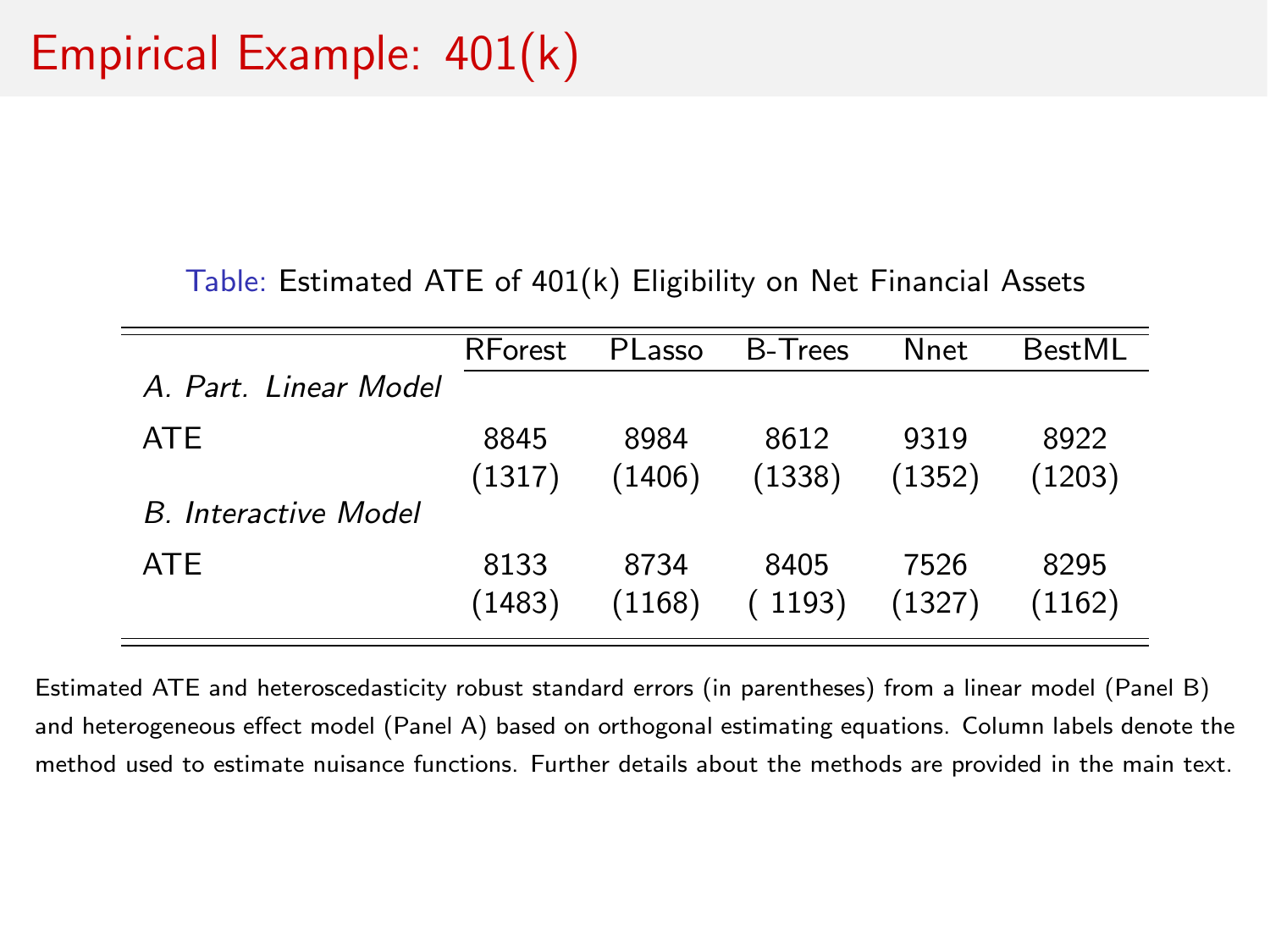# Application to Ghana Data (Duflo et al, 2017) with 2000 controls

- Study effect of secondary education.
- Ground truth: experimental estimates of the effect of secondary education.
- *•* Try to recover experimental estimates from observational/non-experimental data using 2,000 controls.

#### Returns To Secondary School Completion for Males

| Outcome                   | Experimental | Observ.: OLS (5 controls) | Observ.: DML |
|---------------------------|--------------|---------------------------|--------------|
| <b>Standardized Score</b> | 0.502        | 0.595                     | 0.486        |
|                           | (0.205)      | (0.069)                   | (0.066)      |
| Wage Worker               | 0.057        | 0.091                     | 0.082        |
|                           | (0.109)      | (0.036)                   | (0.037)      |
| Log Earnings              | $-0.195$     | $-0.094$                  | $-0.064$     |
|                           | (0.245)      | (0.087)                   | (0.088)      |
| Partner pregnant          | $-0.089$     | $-0.167$                  | $-0.120$     |
|                           | (0.093)      | (0.032)                   | (0.030)      |
|                           |              |                           |              |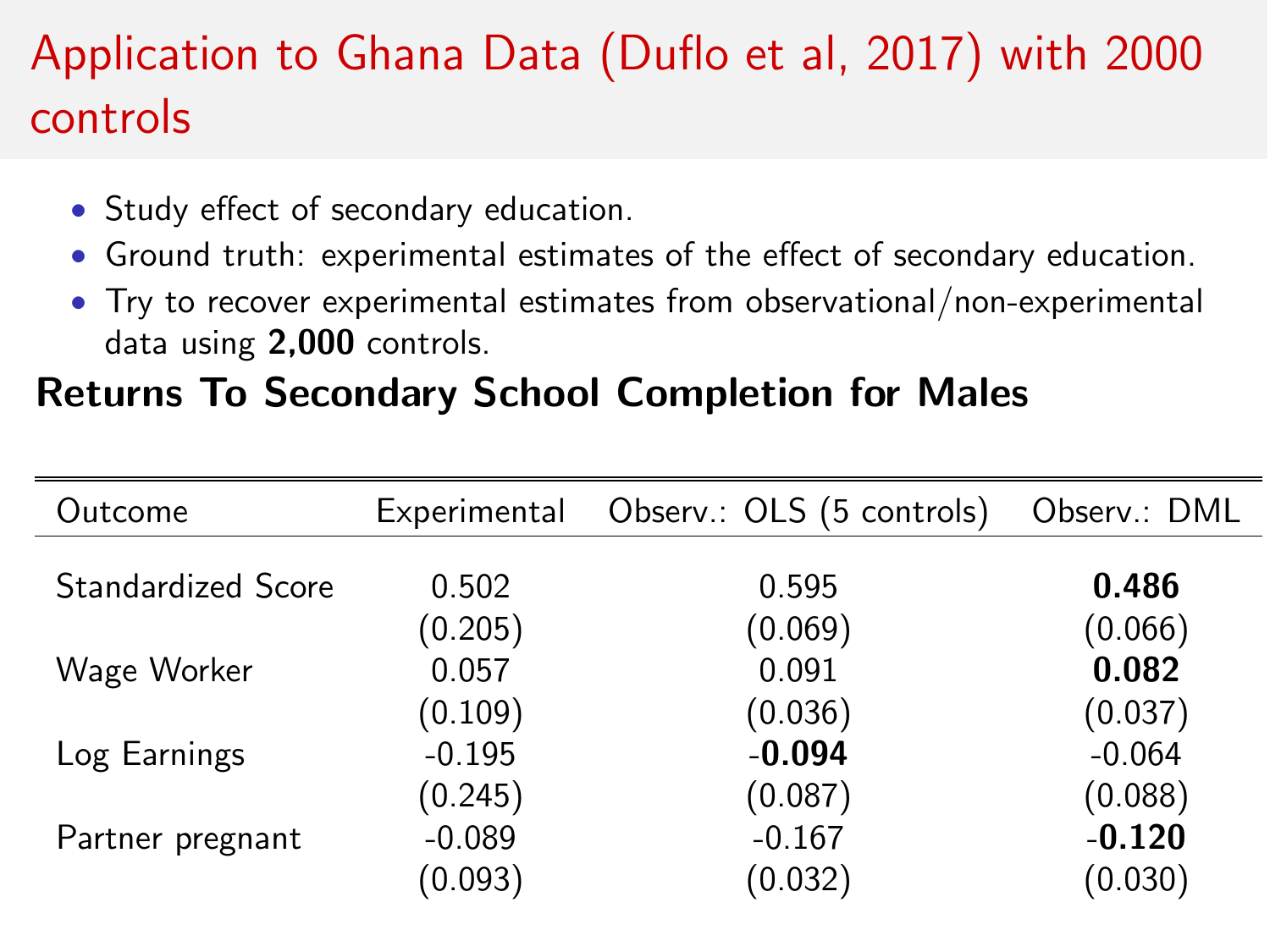# Concluding Comments

We provide a general set of results that allow  $\sqrt{n}$ -consistent estimation and provably valid (asymptotic) inference for causal parameters, using a wide class of flexible (ML, nonparametric) methods to fit the nuisance parameters.

#### Three key elements:

- 1. Neyman-Orthogonal estimating equations
- 2. Fast enough convergence of estimators of nuisance quantities
- 3. Sample splitting allows a wide Class of ML estimators.
	- *•* Really eliminates requirements on the entropic complexity on the realizations of  $\widehat{\eta}$
	- Allows establishment of results using only rate conditions, not exploiting specific structure of ML estimators (as in, e.g., results for inference following lasso-type estimation in full-sample)